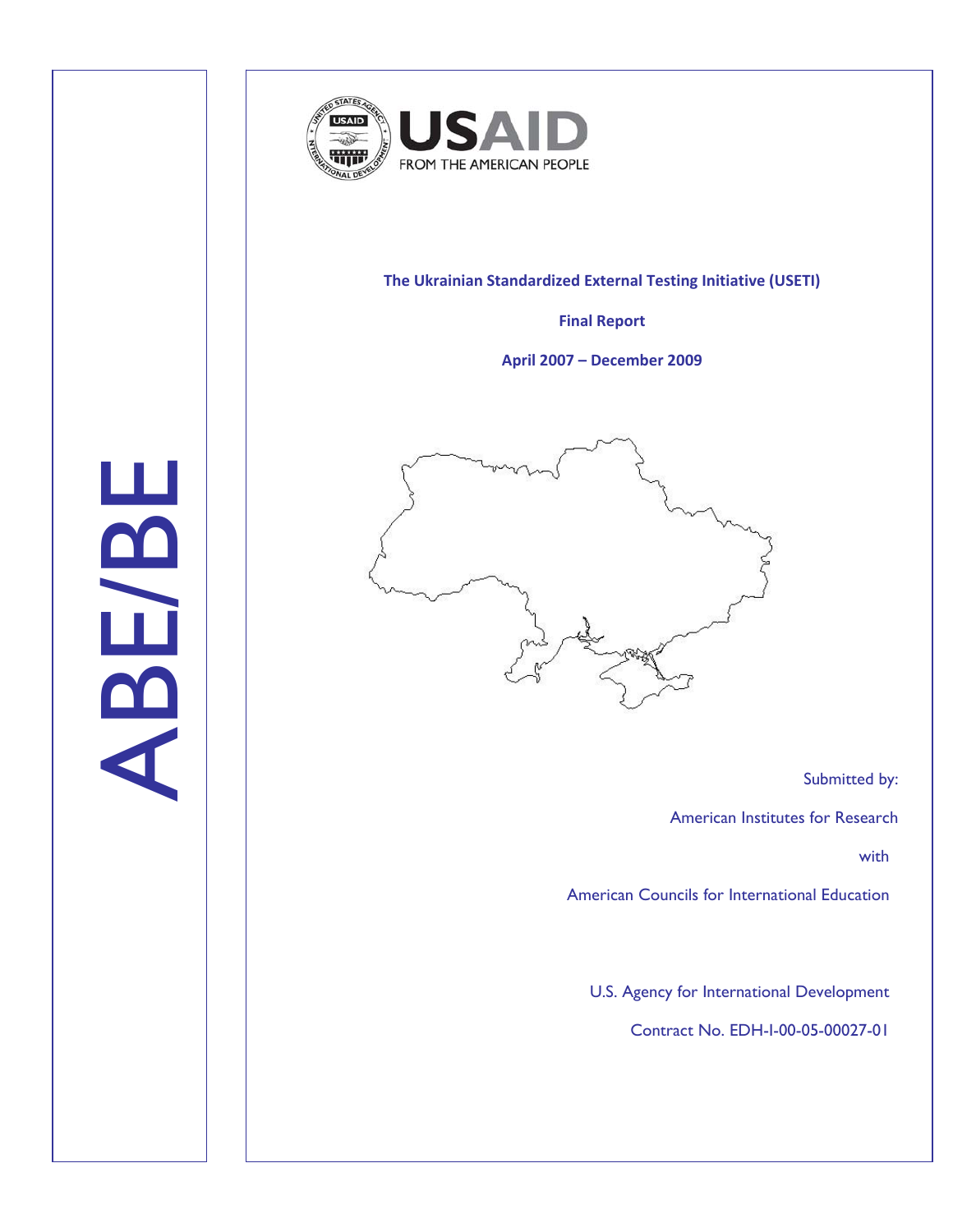# **The Ukrainian Standardized External Testing Initiative (USETI )**

From April 2007 through December 2009 MCC|USAID implemented a Threshold Country Plan (TCP) in Ukraine with a single Strategic Objective of Reducing Corruption in the Public Sector. USETI was funded by USAID/Ukraine and implemented through USAID's ABE/BE. The Initiative addressed one of the five components in the Government of Ukraine's TCP, combating corruption in higher education.

The USETI program consisted of the following six components:

- 1. Collaboration with UCEQA to support improved test development and administration, as well as technical assistance to university departments that teach education measurement and psychometrics;
- 2. Improvement of test security through the development of the necessary tools and procedures to prevent corruption at all levels, internally as well as externally;
- 3. Development of legal and normative bases necessary for creating and protecting testing materials; and developing sanctions for those violating testing security;
- 4. Increasing public awareness through the timely provision of information to students, parents and educators in order to better integrate the testing process into the education system;
- 5. Collaboration with UCEQA to develop test preparation materials and to support private industry expansion in this area;
- 6. Provide evidence to universities about the benefits of using standardized external testing admissions processes and collaborating with the Ministry of Education and Science of Ukraine, UCEQA, higher educational institutions and other governmental institutions to develop and promulgate relevant policy; and
- $\checkmark$  Special Issues related to the USETI Project.

Results achieved by USETI components within USAID|MCC technical assistance follow.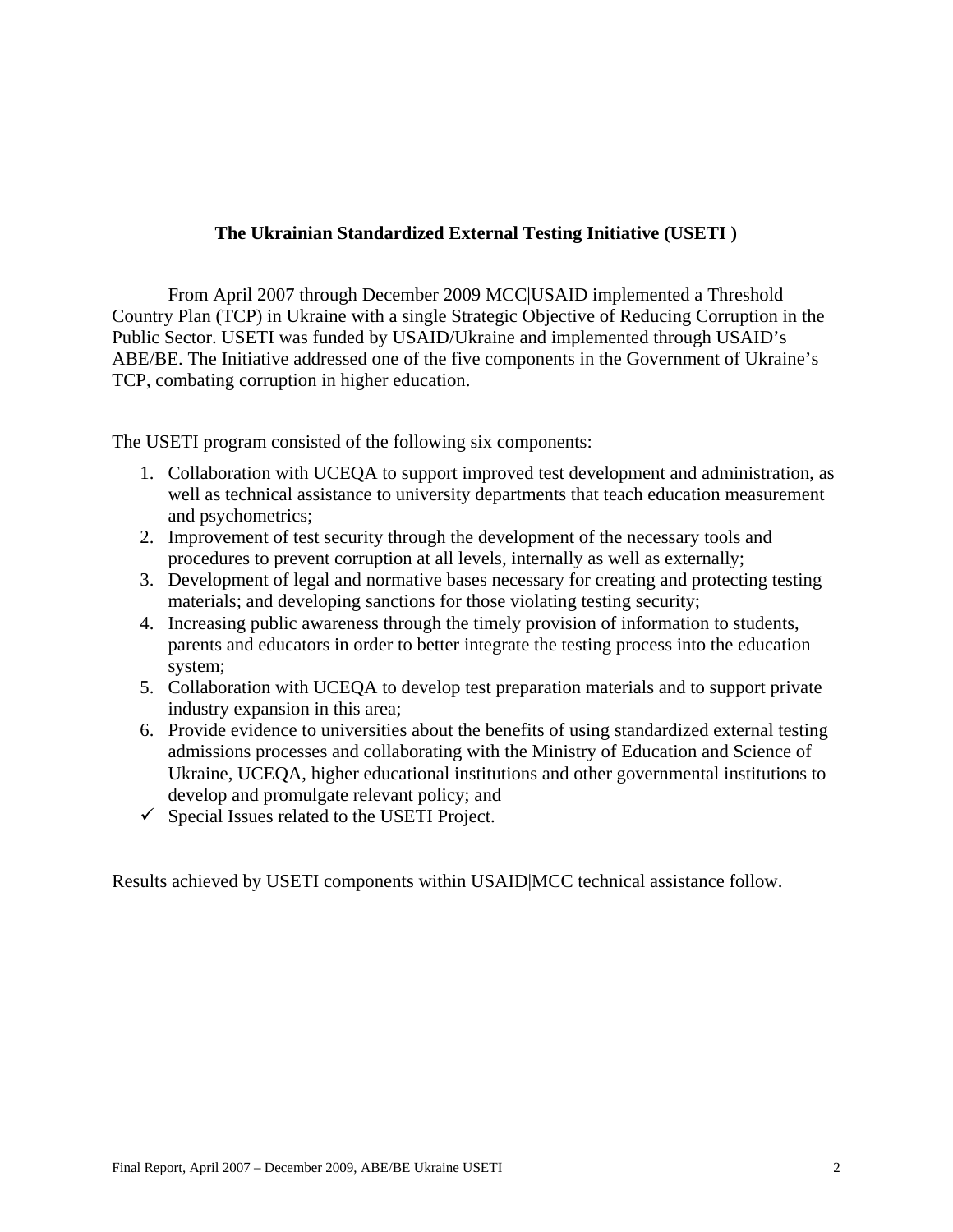## **1. Capacity Building in Testing Processes**

**Technical Assistance (TA) delivered – Test Development Workshops.** Over the course of the project USETI consultants Steven Bakker, Mark Zelman, David Ziegler, Iwa Mindadze, Mike Fast, Zarko Vukmirovic, and Markus Broer delivered several test development workshops to UCEQA. After USETI discussed how to optimize consultant missions and institutionalize the USETI training framework within UCEQA, USETI consultants developed the USETI Certificate Program for UCEQA (*UCP – USETI Certificate Program*). As the result of the 5-moduletraining, by February 2009, 82 trainees had received theoretical and practical training in item and test development and were actively involved in the item development process. For four of the sessions they developed items in their respective subjects, circulated them among their subject group members for peer review and also presented them to the international consultants for review. Based on peer review and expert analysis, the trainees incorporated feedback to both improve their items and create new ones. All trainees worked effectively in groups as well as individually and were able to reach consensus on how to develop quality items. Course trainees received certificates that were accredited by the Ministry of Education.

In late 2008, the Ministry of Education and Science of Ukraine, in collaboration with UCEQA, conducted a competition to recruit item writers. In September 2009 46 of the competition recruits successfully completed a *2-session-UCP-modeled certificate course called, "Basic training for test developers*."

In January 2009, the Minister of Education and Science of Ukraine Ivan Vakarchuk signed a Ministerial Order to create a Working Group that would develop an *Ability Test Concept Plan*. The Ukrainians see the Ability Test as an enhanced tool that will support the HEI admission system in Ukraine. USETI consultants Mark Zelman and Howard T. Everson were invited to the WG. Other members included representatives of the Academy of Pedagogical Sciences of Ukraine, HEIs, Local Government, and the Test Center of the Ministry of Health of Ukraine. In total, 13 persons were responsible for Ability Test Concept Plan development. By June 2009 the WG had developed the Concept Plan, which was reviewed and accepted by MoES Board in October 2009. During the next three years UCEQA will conduct a pedagogical experiment to determine the viability of the Ability Test in Ukraine:

- 2009-2010: UCEQA will conduct small scale approbation on the basis of certain secondary schools and HEIs;
- 2010-2011: UCEQA will pilot the Ability Test in the HEIs of Lviv, Donetsk, Kyiv and Kharkiv oblasts; and
- 2011-2012: the Ability Test will be piloted on the national level; it will be voluntary in addition to the usual UCEQA subject tests.

**Technical Assistance (TA) delivered – Support construction of tests in all subjects.**  During their missions to Ukraine, USETI consultants closely worked with those UCEQA subject specialists developing external tests for the 2008, 2009 and 2010 testing years, in particular foreign languages specialists, as these tests were completely new in 2009 external testing.

**Technical Assistance (TA) delivered – Workshops in Psychometrics for Data Analysis and Item Bank.** During the reporting period USETI consultants delivered workshops and consultancies for UCEQA staff addressing data analysis and psychometrics.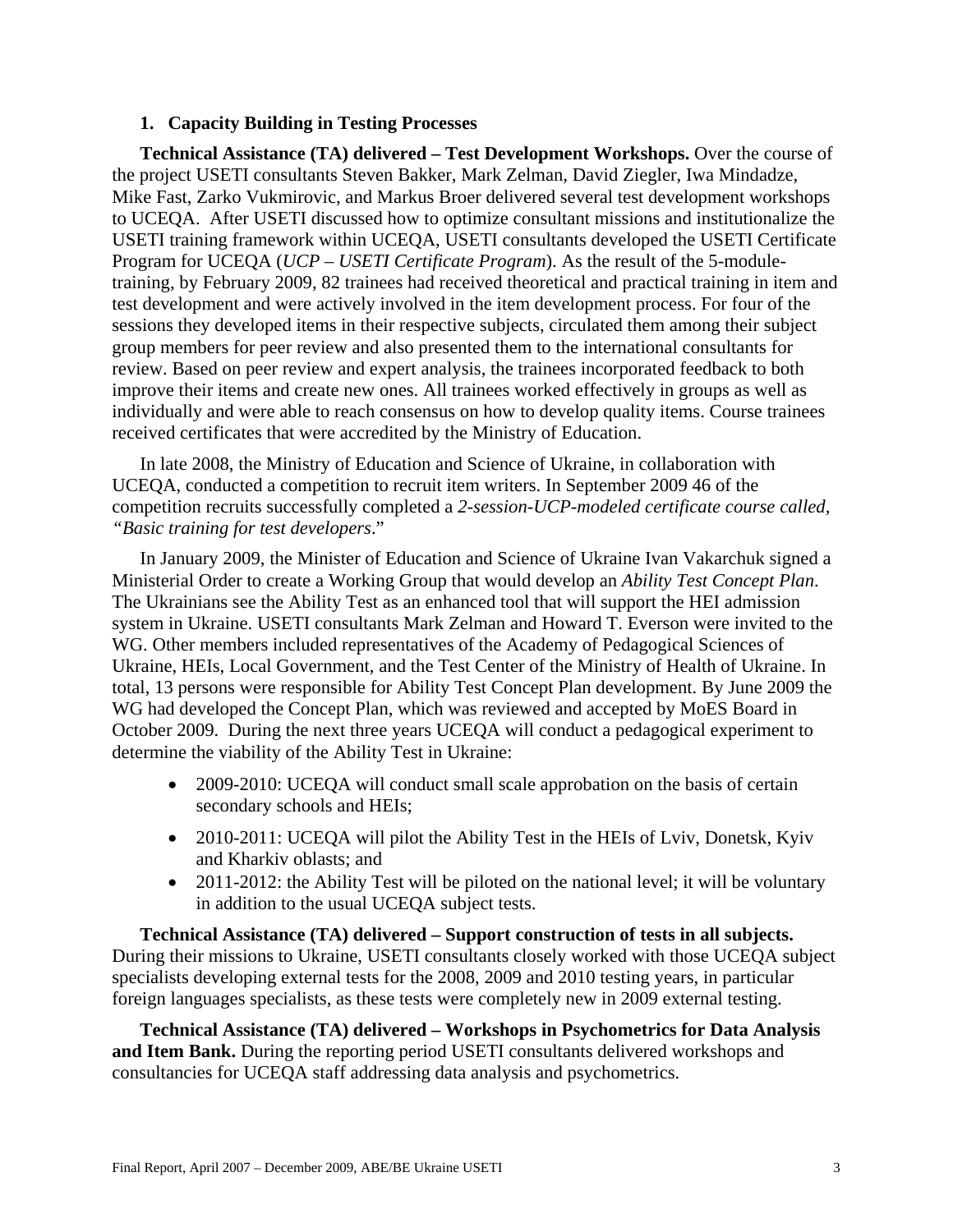In October 2007, USETI consultants Konstantin Titov and Markus Broer held an introductory workshop in psychometrics and data analysis for UCEQA staff. The workshop consisted of both theoretical and practical training, with attention paid to best practices in assessment from other countries. The consultants made an introductory presentation on the FastTest program and conducted practical exercises in how to load data from one Ukrainian exam into FastTest. Information on the utility, structure, and development of item banks was illustrated through these practical examples.

In October 2007, USETI consultants Iwa Mindadze, Markus Broer, Mike Fast and Mark Zelman held a workshop on item statistics for UCEQA subject specialists. The workshop consisted of the basics of the psychometric issues that underlie test development. The audience appeared to have sufficient background knowledge to absorb the issues. All questions asked by participants demonstrated a basic understanding of the field.

In December 2007, USETI consultant Markus Broer held a 2-day-workshop for UCEQA on the following issues: organizational aspects for test scoring to maintain consistency, item review for constructed response items, determining inter-rater reliability, calculating item bias and Differential Item Functioning (DIF) with special emphasis on detecting DIF in polytomously scored items with the example of PolyStand.

During four visits in February, April, May and July 2009 USETI consultant Zarko Vukmirovic focused on item bank development. The consultant held the number of workshops with the UCEQA Psychometrics Department on requested topics of interest that included:

a) Development of a customized item banking system that supported comprehensive test development activities including item reviews, tracking item statistics, and assembling test forms using content and psychometric criteria. The consultant evaluated the current item banking structure as soundly conceptualized and developing in appropriate direction.

b) Development of a data management and item analysis system that worked in production mode. As UCEQA's volume and scope of work grows, there is an emergent need to implement an effective system that will be flexible, open for customization, and transparent for its users. The system should also be integrated in the overall test development system. The Data Management & Item Analysis (DMITAN) system was demonstrated and an initial training was conducted.

c) Advanced training and interactive discussion about the benefits of Classical Test Theory (CTT) and Item Response Theory (IRT) in test development and recommendations in term s of how it applies to the development of the scaling system used for university admissions.

d) Training in factor analysis, DIF-analysis, processing of tests with different types of items, macros for performing graphs for items, adaptation of program for specific terms and recommendations for parameters, which could be used as psychometrical characteristics in the test item bank. Also, during the visit in May, Mr. Vukmirovic provided UCEQA with training in programs for Mantel-Haenzel and SMD methods. The need for specific software to manage the system is a hindrance to its optimization.

During his mission visit in July 2008, Mr. Vukmirovic continued assisting UCEQA with DMITAN and further customized it to show UCEQA psychometricians how to generate graphic representations of item performance.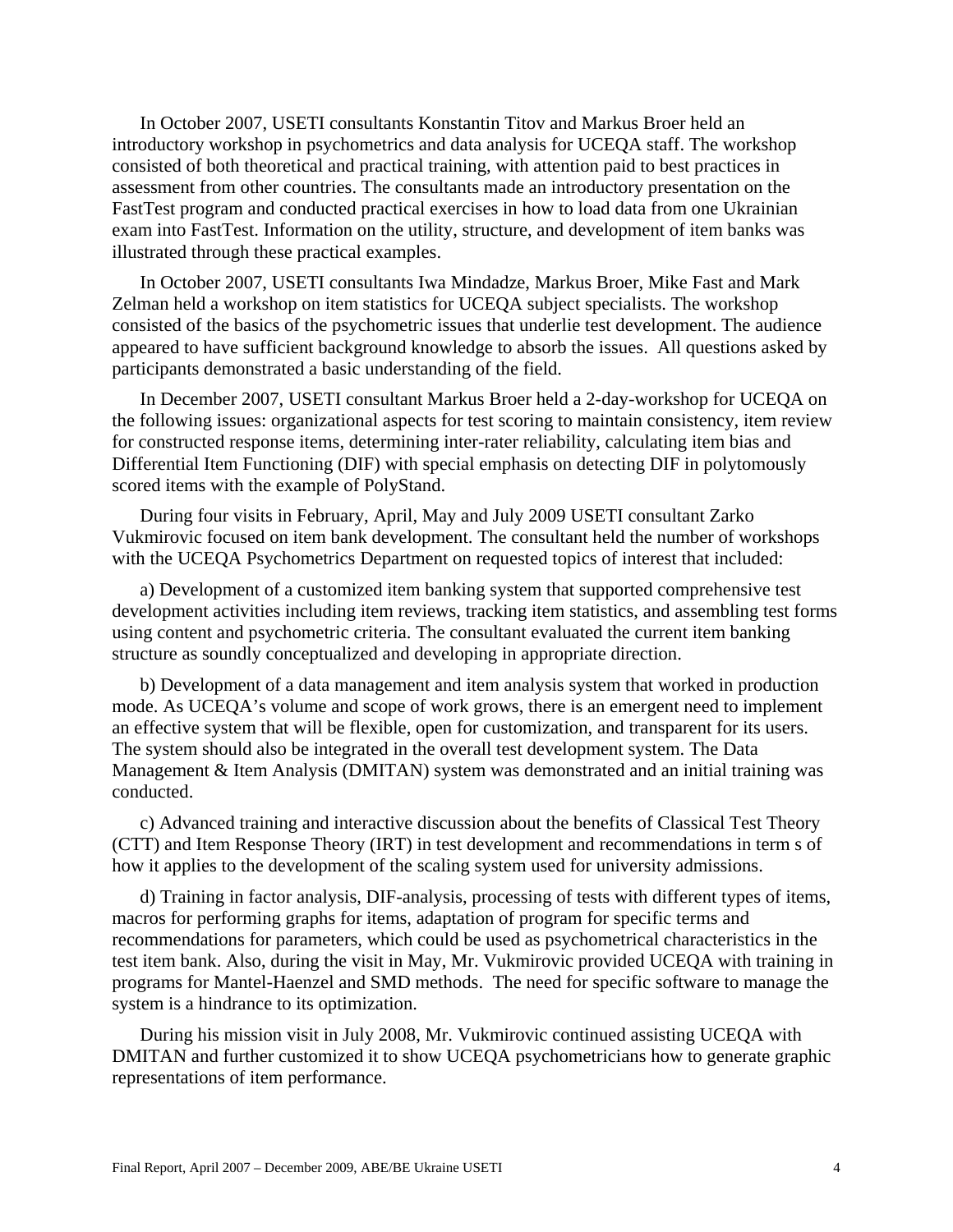On May 29, 2009, Mr. Vukmirovic met with UCEQA Director Ihor Likarchuk. The consultant had been delivering psychometrics training to UCEQA's Psychometrics Department throughout the project and had also worked with UCEQA psychometricians in the development of multiple test forms. At the meeting Dr. Likarchuk explained that there was a critical need for further support to UCEQA from psychometricians because UCEQA's item bank was being developed and multiple test forms were going to be used in the future, especially in the more popular test subjects such as Ukrainian Language and Literature, History, Mathematics, Physics, Biology and Chemistry. As a result of the discussion, the following activities were identified as necessary: a workshop for psychometricians in the methodology used to create multiple test forms, a workshop for psychometricians and subject specialists in using item statistics to equate tests, and further training in item response theory (IRT) for both subject specialists and psychometricians.

The most urgent issue brought up by Dr. Likarchuk was the limited amount of time in which USETI could assist UCEQA in further psychometric training. Dr. Likarchuk explained that with USETI's assistance UCEQA had been able to lay solid foundations for external standardized testing as a university admissions tool. However, he explained that the next several years would be crucial in optimizing the work of UCEQA and building the kind of capacity needed to further improve and expand the system. UCEQA achievements over the course of the USETI project included: diversifying the pool of items and increasing the number of trained test developers, implementing educational measurement courses in universities and providing targeted training to UCEQA specialists.

**Technical Assistance (TA) delivered – Development of UCEQA procedures & materials.** USETI consultants supported UCEQA with technical assistance in the development of protocols and manuals for test development, administration, scoring and reporting.

*Test Administration Manual.* In October 2007 USETI consultant Todd Drummond held a workshop on Test Administration for UCEQA and RCEQA representatives. At the workshop, participants learned about the crucial role standardization plays in all aspects of test administration, including following directions (scripting) and instructions, as well as training RCEQA personnel and training trainers to prepare test proctors in how to administer the external tests. Mr. Drummond developed recommendations on how to improve test administration procedures, which were subsequently used by UCEQA trainings in February 2008.

*Test Development Manual.* In January 2008, USETI consultant Mark Zelman developed a Test Development Manual for UCEQA that covered item writing, test scoring, and analysis procedures. The Manual consisted of the following subtopics: (1) Developing large scale assessments, (2) Test development processes, (3) Item writing, and (4) Measurement models for large scale educational assessment.

In February 2008, Dr. Zelman developed *Writing Problem Solving Questions for Quantitative Assessment*. This manual provided a detailed account of how to go about item writing in mathematics and related subjects. The manual covered the following subtopics: (1) Content and abilities measured, (2) Guidelines regarding the item stem, (3) Guidelines regarding the answer choices, (4) Examples of items and revision suggestions.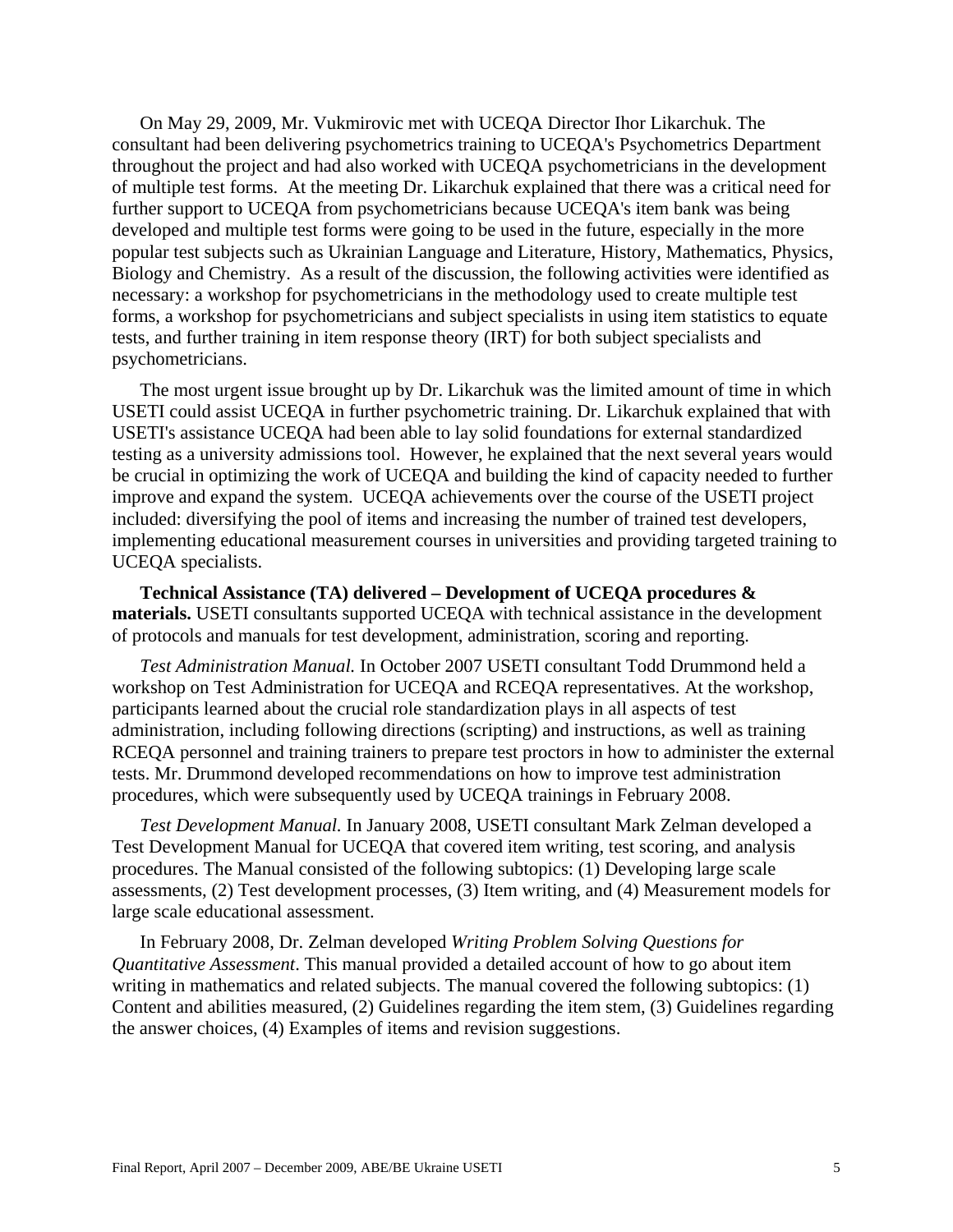#### **UCEQA Professional Development.**

*33rd IAEA Conference "Interdependence of National Assessment Systems and Education Standards" in Azerbaijan.* From September 17 through 22, 2007 UCEQA First Deputy Director Vadym Karandiy, Director of Vinnytsya RCEQA, Hennadiy Kuzmenko, and Serhiy Rakov, the Adviser to the UCEQA Director for Research and Development, and Testing Development Manager Olena Kotsur attended The 33rd IAEA Conference "Interdependence of National Assessment Systems and Education Standards" in Azerbaijan.

*Study tour to Poland.* On November 25-29, 2007 a group consisting of UCEQA (2 persons) and RCEQA (9 persons) representatives, as well as USETI Testing Development Assistant Nataliya Borodchuk and USETI Monitoring and Evaluation Manager Ihor Andreyko participated in a study tour to the Krakow Regional Examination Commission (Poland). During this tour the participants received detailed information on how the Polish implement admissions testing in the following areas: the structure, coordination and financing of the Polish External Examination System; the role and responsibilities of the Krakow Regional Examination Commission; the training provided to school directors on preparation for external exams implementation; the management of the independent examination including the use of an Examination Internet Service; examination scoring sheet development; scoring sheet analysis; school level test preparation; test administration; security of examination documentation; examination data processing; analyzing and communicating exams results to different stakeholders; score reporting for schools; arranging conferences for disseminating results; participation in scientific conferences on external exams and arranging such types of conferences; training proctors; and score archiving.

The Krakow Regional Examination Commission provided their Ukrainian counterparts with materials (handouts and electronic files) on these topics, which were translated by USETI. These materials were used by UCEQA & RCEQAs for their professional development, in particular for test instructors and administrators trainings.

*Study Tour to the United States.* The USETI US Study Tour took place on February 2-9, 2008. The participants were divided into two groups: Policy and Technical. Both groups started the tour in Washington DC and spent the first four days together.

The Study Tour participants first met with the American Institutes for Research (AIR) and American Councils (AC) staff at the American Councils for International Education office where the following presentations were delivered: *Examining the Uses (and Abuses) of University Admissions Test Scores in the U.S. and Abroad: An Illustrated Discussion of Admissions Testing as Viewed by Professors, University Admissions Offices, Testing Agencies, and Governments (*presented by Dan Davidson, the President of American Councils); *100 Years of Testing in the United States (*Howard Everson); *Overview of U.S. Education System and Testing* (Dana Kelly); *Large-scale Testing Procedures (*June Zack and Stephan Ahadi); and *Contemporary Issues in U.S. Higher Education* (Rita Kirshtein).

Participants visited Thomas Edison High School where they received information on *Higher Education Admissions Processes and the High School*. The participants had an opportunity learn about high school guidance counseling, which does not exist in Ukraine. This was followed by a visit to the National Association of College Admissions Counselors where David Hawkins talked about *Higher Education Admissions Processes and the High School.* On Tuesday afternoon the group met with the representatives of the National Center for Education Statistics, U.S.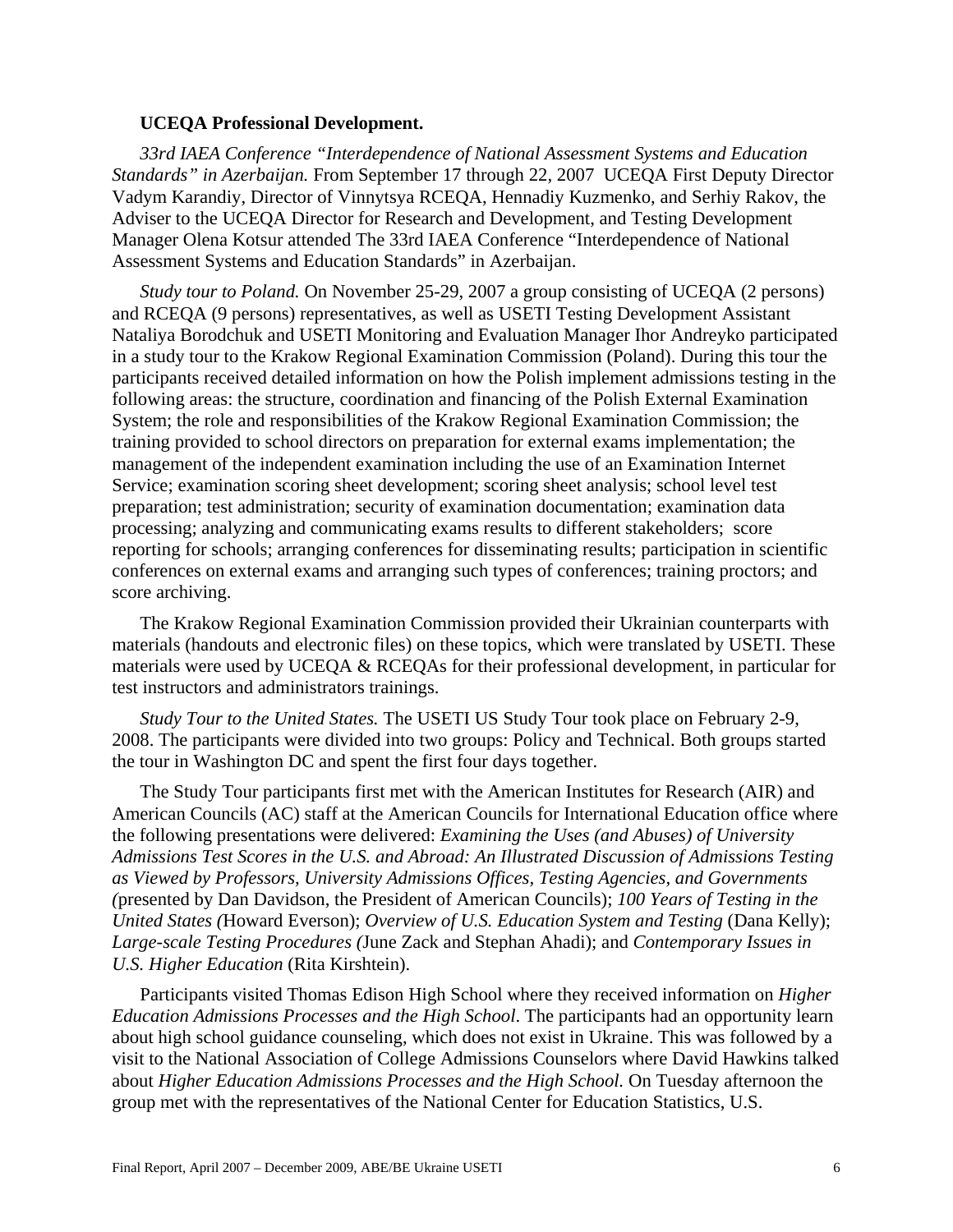Department of Education, who talked on *Education Indicators and Assessments in the United States*. The participants were acquainted with the Center activities and their purpose, as well as U.S. participation in international assessment surveys such as TIMSS, PISA and PIRLS.

On Wednesday, February 6, the Technical group flew to Columbus, Ohio, where they visited an AIR test scanning and test scoring facility. This visit gave the technical group members an opportunity to compare Ukrainian facilities and technical procedures with those of AIR. Later that day the Technical group met with Judy Feil, Ohio State Testing Director, who talked about *The Ohio State Graduation Test: Technical and Policy Issues*. This presentation was of considerable usefulness and interest for the group as they managed to find out more about test preparation, test administration and test results usage.

At the same time, the Policy group was still in Washington DC where they visited the American Association for College Registrars and Admissions Officers where Jerry Sullivan talked about the Standards for Higher Education Admissions Professionals. This was followed by a visit to the University of Maryland to find out more about the university admissions process.

On Thursday, February 7, both groups arrived to New York where Dan Davidson discussed *Predictive Validity*, Howard Everson presented on *Predictive Validity and Testing and the Taxonomy of Higher Education Admissions*. Also the two groups visited the College Board where they learned about the College Board activities and functions.

On Friday, February 8, the participants visited Fordham University where they met with the faculty of the Psychometrics Program which provided the participants with additional information on the preparation of specialists in Educational Assessment and Psychometrics. Later that day the group found out more about the *University Admissions Process* which provided the participants with even more information on how university admissions offices operate in the U.S. in different universities. The Study Tour participants received extensive background materials. All the materials and presentations were translated into Ukrainian.

**Technical Assistance (TA) delivered – Independent review (including item analysis and inter-rater reliability study).** Algirdas Zabulionis assisted UCEQA in the external testing review, which included item analysis and inter-rater reliability analyses.

Dr. Zabulionis began analyzing data files to gauge inter-rater reliability just after the release of exam results in 2008 and 2009. UCEQA management produced a narrative analysis of the findings, which was disseminated internally. During this technical analysis the scripts that needed to be re-scored were identified. Printed images were re-scored by a small number of scorers in Kyiv, and scores were entered into database and analyzed. In September 2009 Dr. Zabulionis also made recommendations based on his observations of the 2009 testing for the 2010 test administration, in particular he suggested increasing the number of tests forms in each subject; holding multiple sessions simultaneously; focusing on Ukrainian language as the sole language in the 2010 external testing; revising open ended parts of the Ukrainian language and Mathematics test sheets; and changing some elements of the registration process.

**Technical Assistance (TA) delivered – With MOES and UCEQA, establish partnership on undergraduate curriculum in educational assessment.** An undergraduate curriculum in educational assessment was initiated when USETI consultants Howard Everson and Zarema Seydametova along with Olena Kotsur (USETI) met with Vasyl Shynkaruk (MoES Deputy Minister) and Yaroslav Bolyubash (Head of MoES Higher Education Department). As the result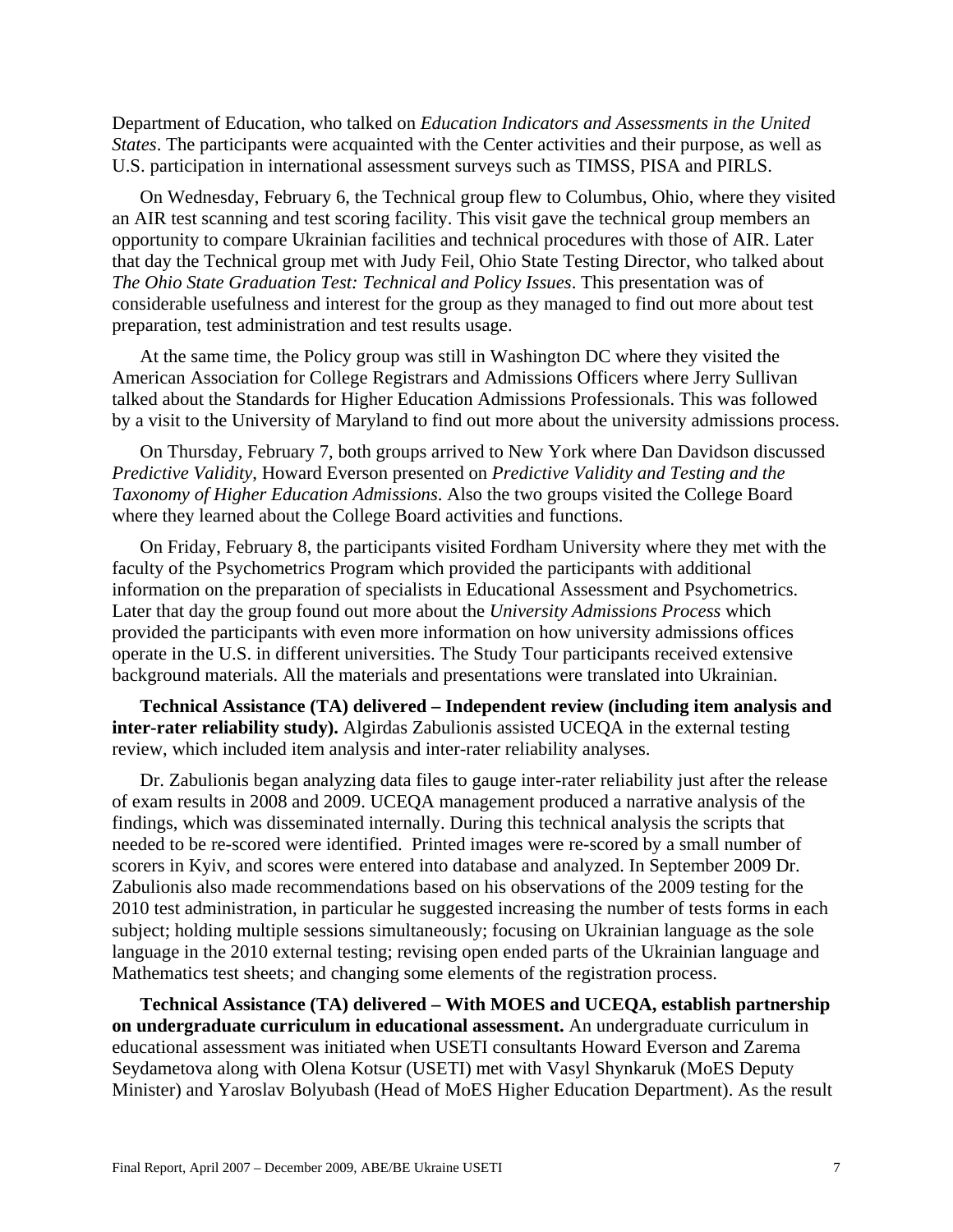of these meetings a *Working Group on the Development of an Undergraduate Curriculum in Educational Assessment* was established by the MOES.USETI provided continual technical assistance to the MOES to develop an undergraduate program in educational assessment which served as the basis for a graduate program as well. USETI consultant Howard Everson developed a curriculum on educational measurement for the *Working Group in Developing an Undergraduate Curriculum on Educational Assessment*. The course was designed as a two semester introduction to the educational and technical issues of implementing standardized testing programs on a national scale.

In June 2008, USETI consultants trained university professors who were going to teach the Fundamentals of Educational Measurement and Quality Assessment course at Ukraine's pedagogical institutes beginning in September, 2008. The USETI consultants responsible for the majority of topics were Howard Everson and Mark Zelman, assisted by Ukrainian specialists Sergey Rakov (UCEQA), Volodymyr Kovtunets (USETI), Oleksandr Lyashenko (Academy of Pedagogical Sciences), Larysa Dvoretska (UCEQA), Oleksandr Kolgatin and Lyudmyla Bilousova (Kharkiv National Pedagogical University). Subsequently, the Ministry of Education and Science of Ukraine approved the Fundamentals of Educational Measurement and Quality Assessment course. The MOES identified 20 universities to pilot the offering. These institutions began delivering the course in September 2008.

From April to May 2009, USETI specialists conducted an evaluation of the educational measurement course at eight pedagogical HEIs. Three-hundred students were questioned (35-40 students from each university). Most of the students surveyed were in their 3rd,  $4<sup>th</sup>$  and  $5<sup>th</sup>$  years of study and had already completed the course. The study showed that about 90% of the students deemed the course as necessary to their education. Many of them emphasized that the educational measurement course taught them how to write test items correctly and how to measure students' abilities/knowledge – a skill they agreed was essential for future teachers. Also, because of the advent of external testing, the course is essential. However, around 40% of the students considered such a complex discipline inadequately covered in the hours alloted. Over 30% of the survey participants would have liked to have more practical, hands-on classwork to get more experience in developing tests and item writing. Almost a half of the survey participants are considering further studies in educational measurement at the graduate and post-graduate levels.

The survey also showed that textbooks and information resources related to educational measurement are sorely lacking. Furthermore, when asked what should be changed about the course delivery, the students stated they would have liked more access to computers and internet during the classes, and for more practical, real-life material to be used to liven up the course, and pique interest and student engagement.

In May 2009, USETI CCN consultant Oleksandr Maksymenko drafted an analysis of the current status of the psychological testing discipline in psychology departments of Ukrainian universities. This analysis helped the MOES develop a strategy to use existing capacity within psychological testing departments to develop specific, relevant capacity to teach psychometrics and educational measurement courses. Mr. Maksymenko assesses specific universities on their readiness for such development. The final document was delivered to MOES and UCEQA.

In May 2009, the MOES held a working group meeting on the development of the standards for an MA in Educational Measurement. The aim of the meeting was to discuss the pros and cons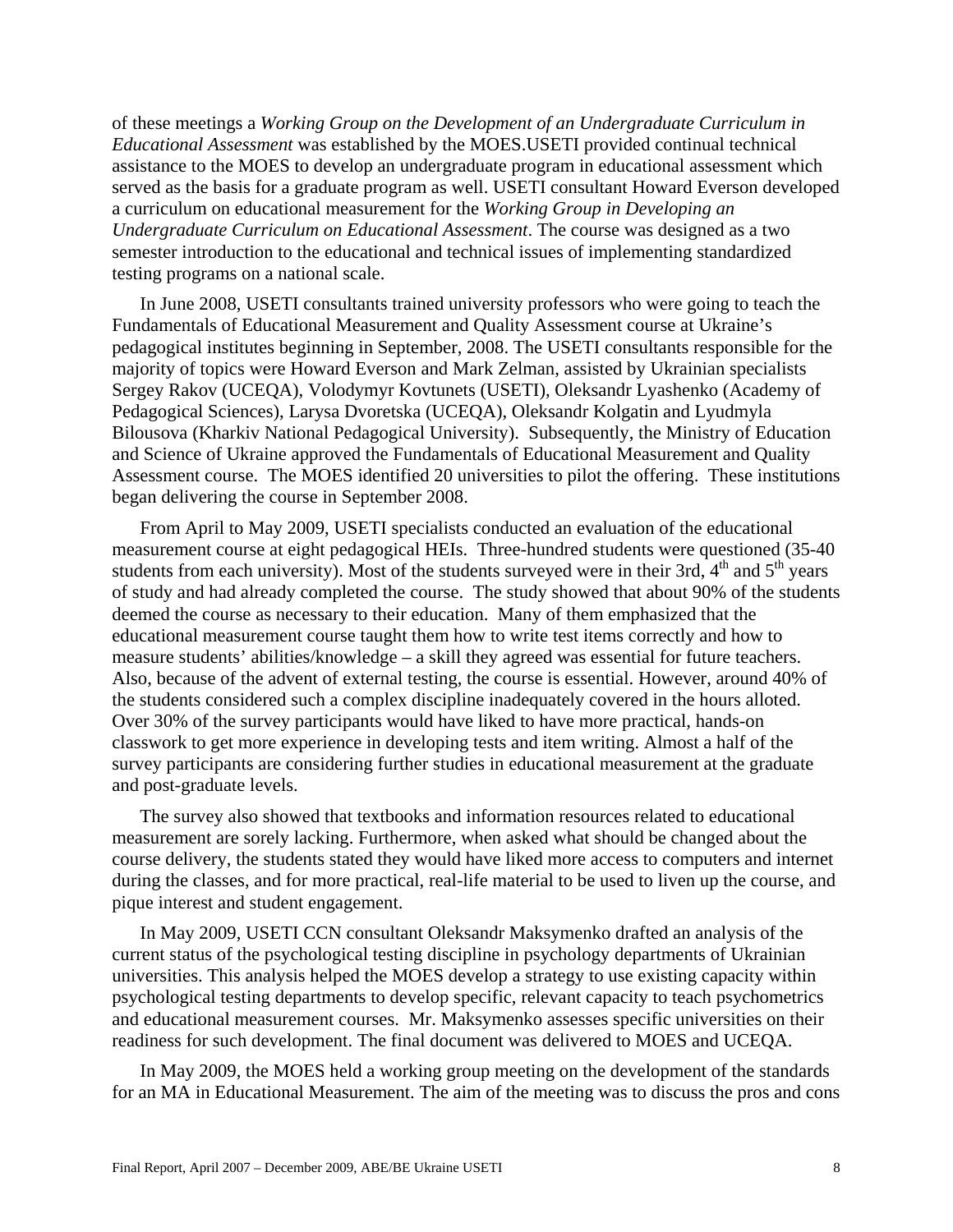of introducing in 2009-10 required coursework in Educational Measurement for all students in pedagogical universities. Considering the lack of specialists in educational measurement and psychometrics in Ukraine, the Ministry of Education and Science of Ukraine decided not to make the Educational Measurement mandatory for teaching colleges, but to introduce it in academic programs that are suitable foundations for the further study of psychometrics at the graduate level (statistics, psychology).

The WG agreed to coordinate its work with a consortium of three HEIs (Nizhyn National University, Drahomanov National Pedagogical University and Kirovohrad Pedagogical University) who had received a 3-year-grant from the EU-funded TEMPUS Project for the implementation of an MA program in Educational Measurement in the fields of Mathematics and Information Science.

In October 2009, the Tempus Project *Educational Measurements Adapted to EU Standards* conducted a Summer School entitled "Educational Measurements: Teaching, Research and Practice" in Foros, Crimea. The event was organized within the framework of the EU Project supported by the Ministry of Education and Science of Ukraine, Nizhyn State Mykola Gogol University, National Pedagogical Dragomanov University, Kirovograd State Pedagogical University named after Volodymyr Vinnichenko, Mälardalen University (Sweden), Helsinki University of Technology (Finland), University of Rome "La Sapienza" (Italy), University of Cologne (Germany). The main topics of the Summer School included educational measurement in the context of improving the quality of education; the theoretical foundations of educational measurement; advanced design and administration skills; teaching of academic disciplines related to educational measurement. USETI was a co-organizer of the Summer School and Consultant Mark Zelman participated as a trainer.

**Correlation Analysis of the external testing 2008 results to the academic achievements of the first year students.** During July-September 2009, the Centre of Educational Policy, a USETI grantee partner, completed a correlation analysis linking the 2008 external testing results with the academic achievements of 2008 first year students. Apart from the six HEIs presented in the first stage of the analysis (conducted in April-June 2009) CEP gathered data from another four HEIs – the Ivan Franko National University of Lviv, Ostroh Academy National University, National Pirogov Memorial Medical University of Vinnytsya, South Branch of the National Agricultural University. These HEIs provided results from the summer examination session only. All major types of HEIs and macro-regions of Ukraine are represented in the analysis.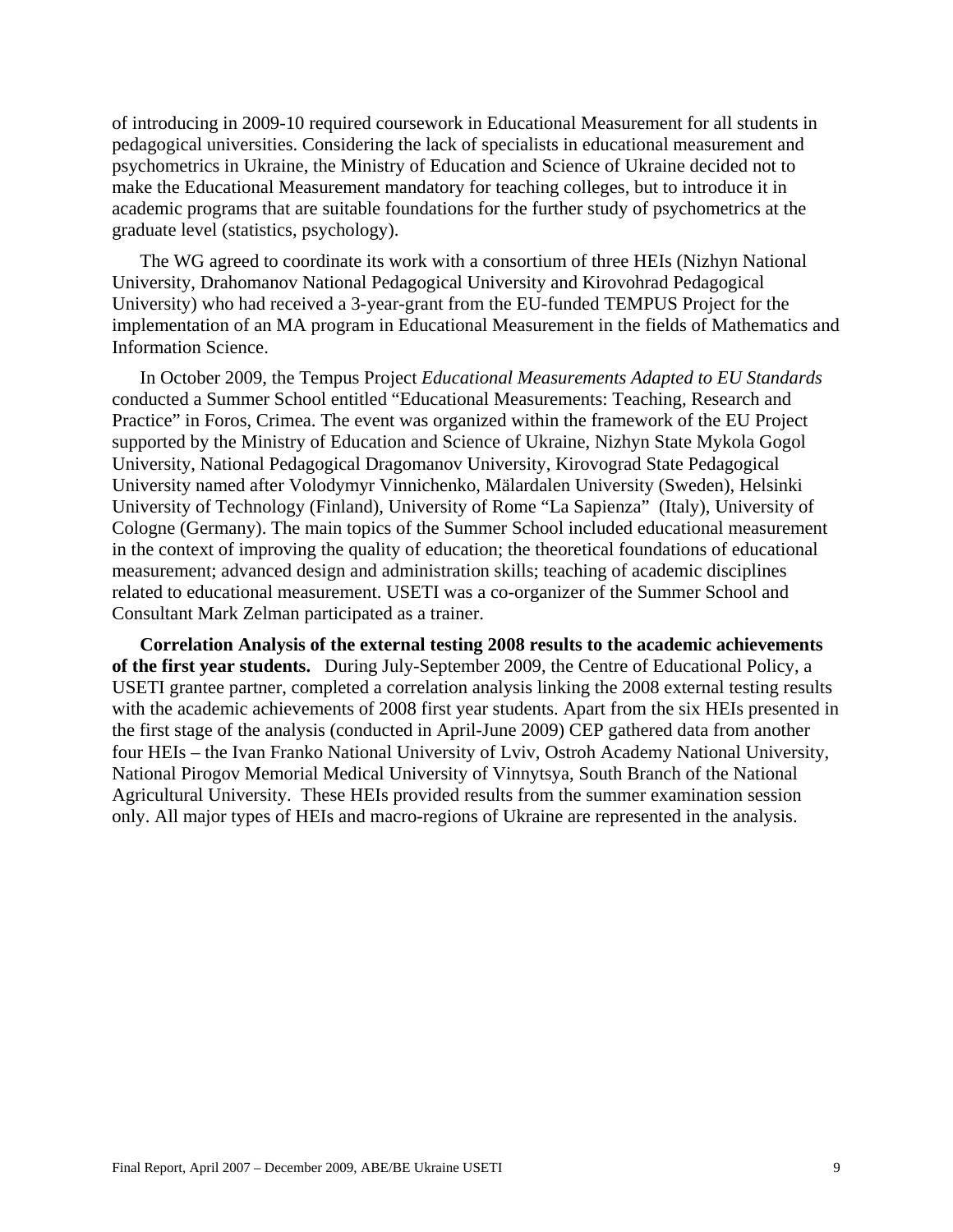Results are summarized in the table below:

| <b>Higher Educational</b>           | Correlation of average 2008 external testing score with |                |                |                          |                          |          |
|-------------------------------------|---------------------------------------------------------|----------------|----------------|--------------------------|--------------------------|----------|
| <b>Institution</b>                  | average grades for                                      | average grades | average grades | <b>GPA</b>               | sum of                   | of       |
|                                     | winter and summer                                       | for winter     | for summer     |                          | examination              | students |
|                                     | examination sessions                                    | examination    | examination    |                          | sessions and             | surveyed |
|                                     |                                                         | session        | session        |                          | <b>GPA</b>               |          |
| <b>Taras Shevchenko National</b>    | 0.505                                                   | 0.479          | 0.459          | $0.466^{1}$              | $0.716^{2}$              | 1536     |
| University of Kyiv                  |                                                         |                |                |                          |                          |          |
| V.N.Karazin Kharkiv National        | 0.464                                                   | 0.428          | 0.457          | 0.411 <sup>3</sup>       | 0.526 <sup>4</sup>       | 922      |
| University                          |                                                         |                |                |                          |                          |          |
| National Technical University       | 0.496                                                   | 0.496          | 0.461          | $\blacksquare$           | $\overline{\phantom{a}}$ | 857      |
| "Kharkiv Polytechnical              |                                                         |                |                |                          |                          |          |
| Institute"                          |                                                         |                |                |                          |                          |          |
| Donetsk National University of      | $\overline{\phantom{a}}$                                | 0,548          | $\overline{a}$ | $\overline{\phantom{a}}$ | ÷,                       | 643      |
| Economics and Trade after           |                                                         |                |                |                          |                          |          |
| M.Tugan-Baranovsky                  |                                                         |                |                |                          |                          |          |
| K.Ushynsky South-Ukrainian          | 0.479                                                   | 0,440          | 0.457          | L,                       | $\overline{a}$           | 243      |
| <b>State Pedagogical University</b> |                                                         |                |                |                          |                          |          |
| and National Academy of             |                                                         |                |                |                          |                          |          |
| Management                          |                                                         |                |                |                          |                          |          |
| National Academy of                 | 0.548                                                   | 0,572          | 0.479          | 0.716                    | 0,740                    | 147      |
| Management                          |                                                         |                |                |                          |                          |          |
| <b>Ivan Franko National</b>         | 0.612                                                   | $\blacksquare$ | $\sim$         | $\overline{\phantom{a}}$ | $\blacksquare$           | 3229     |
| University of Lviv                  |                                                         |                |                |                          |                          |          |
| <b>Ostroh Academy National</b>      | $\blacksquare$                                          | $\blacksquare$ | 0.632          | $\blacksquare$           | ÷,                       | 412      |
| University                          |                                                         |                |                |                          |                          |          |
| <b>National Pirogov Memorial</b>    | $\blacksquare$                                          | $\overline{a}$ | 0.645          | $\overline{a}$           | $\blacksquare$           | 696      |
| Medical University of               |                                                         |                |                |                          |                          |          |
| Vinnytsya                           |                                                         |                |                |                          |                          |          |
| South Branch of the National        | $\sim$                                                  | $\blacksquare$ | 0.362          | $\overline{a}$           | $\blacksquare$           | 563      |
| <b>Agricultural University</b>      |                                                         |                |                |                          |                          |          |

According to the analysis, test scores are a better predictor of student academic performance than the high school GPA (except at the National Academy of Management). But the correlation is stronger if, along with the external testing score, the high school GPA is factored in as well.

The analysis also considered correlations between HEI exam results and external testing results by subject. It found the highest correlation between grades and test results on the Ukrainian Language & Literature test. Correlation between external test scores and HEI performance in Mathematics is higher only for technical specialties. The Pearson correlation of 2008 external testing results and average winter and summer examination sessions is 0.502 (3,657 students surveyed). After consultations with USETI, the International Renaissance Foundation agreed to support such an Analysis of 2009 test takers that currently studying in HEIs.

<span id="page-9-0"></span> 1 Only for Mathematics and Computer Science fields.

<span id="page-9-1"></span><sup>&</sup>lt;sup>2</sup> Only for Mathematics and Computer Science fields.

<span id="page-9-2"></span><sup>&</sup>lt;sup>3</sup> Only 186 students were surveyed.

<span id="page-9-3"></span><sup>&</sup>lt;sup>4</sup> Only 186 students were surveyed.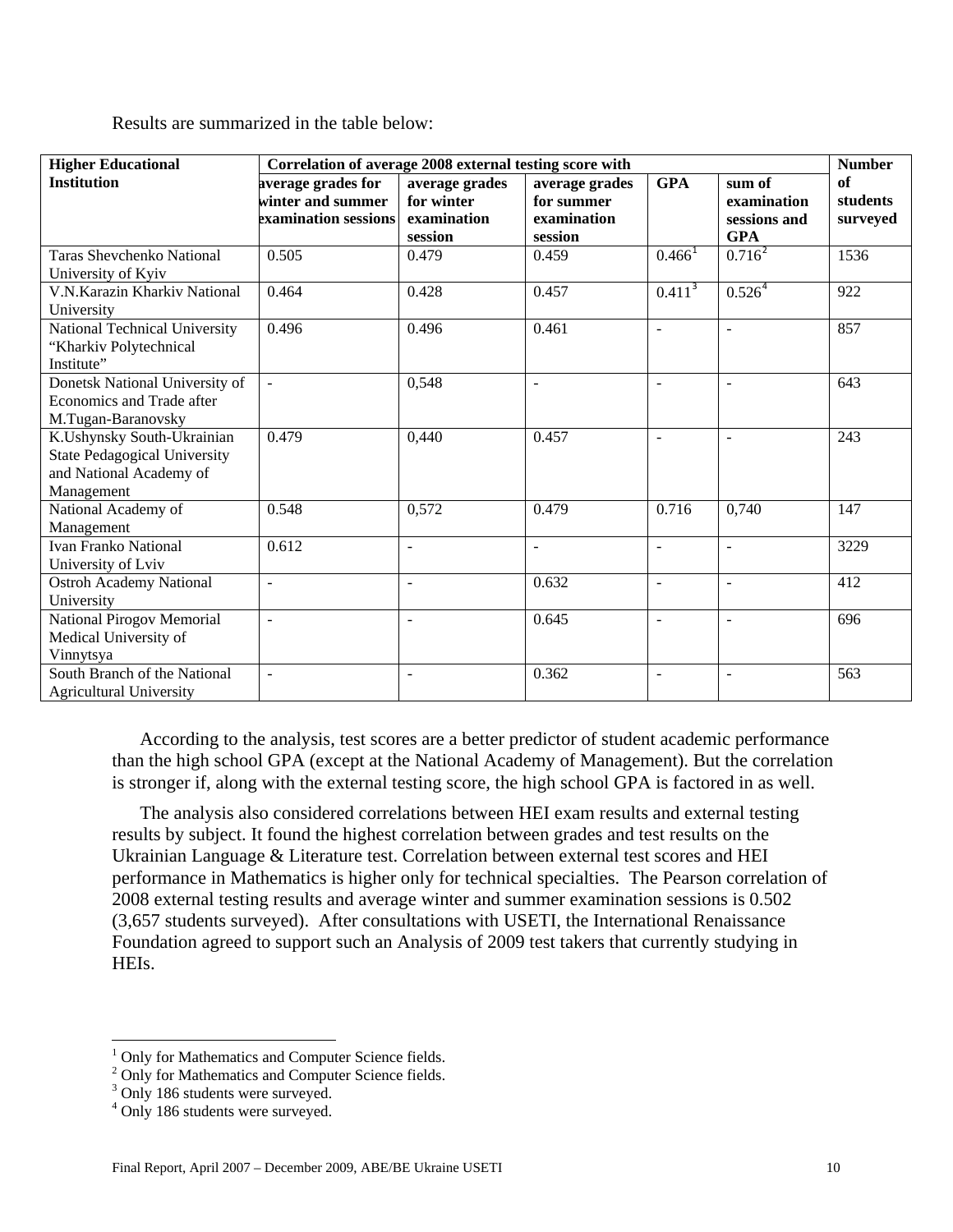#### **2. Security Procedures**

**Technical Assistance (TA) delivered – Establishing effective security systems for all testing processes.** At outset of USETI, consultant Algirdas Zabulionis analyzed security concerns and developed strategies related to the external testing administration. This included looking at installation of security cameras installation in test sites as well as testing centers to show the public the process of marking exam paper and well as printing facilities security. After a number of site visits to the Regional Centers for Educational Quality Assessment in August and September 2007, Dr. Zabulionis produced recommendation that were followed by UCEQA to install security cameras only inside printing facilities, rather than surveillance cameras either inside or outside test sites.

After receiving USAID|Ukraine approval, USETI completed all procurement procedures, finished the vendor selection and signed an agreement with the vendor. The process of installing security equipment at the printing facility in Brovary began in late March, 2008. By August 2008, installations of security alarm, video surveillance and an access control system were complete. The provider had to suspend installation of the security system for a short period during external testing sessions, during which the facility needed to be completely secured and inaccessible to workers.

**Technical Assistance (TA) delivered – Workshops in data management, use of multiple test forms, etc. for test security.** USETI consultants closely worked with UCEQA on improving data management, use of multiple test forms, etc. to support test security. In October 2007 consultants Zarko Vukmirovic and Konstantin Titov conducted a workshop on the assessment process from the perspective of test security for a large group of UCEQA specialists. At this event they presented a high level organizational overview of security issues, covering procedural norms and adherence to them in an operational environment. This session was for all UCEQA specialists (psychometric, content, IT, and managers). Also, Dr. Vukmirovic held separate, focused workshops on data management and use of multiple forms for test security for both UCEQA psychometric and IT staff. In January 2008, USETI consultant Dr. Vukmirovic conducted a 2-day workshop for test developmers on test architecture and test construction principles for development of multiple forms.

In July USETI consultant Algirdas Zabulionis worked in the UCEQA scoring center, where data from regional scoring centers is sent in order to enter scores of each participant into a database. Dr. Zabulionis verified secure transport of scores electronically and their import into data scoring systems. He also reviewed procedures that make it impossible for a single person to have access to the data. One issue that did come up was the fact that in printed format the possibility of falsifying scores received by individuals was possible, particularly in terms of persons submitting photocopied documents. Dr. Zabulionis worked with the IT team to develop a system which would allow HEIs to verify scores, should they choose to do so. In September 2008, January and March 2009, Dr. Zabulionis continued working with UCEQA personnel on data management to improve procedures for registration and test administration based on the outcomes of 2008 testing and lessons learned.

**Technical Assistance (TA) delivered – Introduce a system protecting identity of test takers and testing processes including storage of data on results.** USETI consultant Algirdas Zabulionis worked with UCEQA staff on test security logistics, administration and data management as well as on how to implement a secure system to protect test-takers' identities and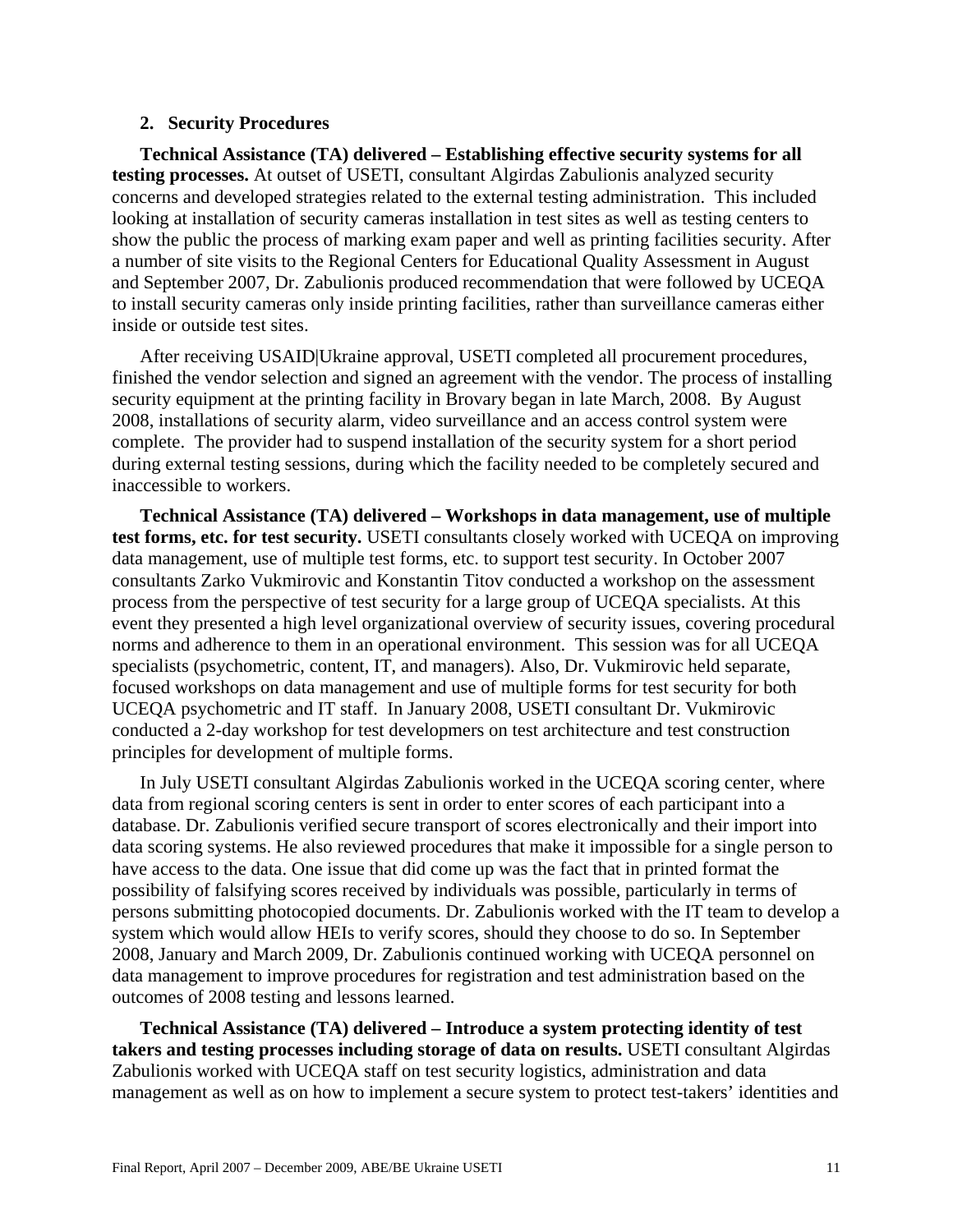to secure printing methods. The main focus of these workshops was to discuss the efficiency of and security measures used in data processing. The output of these workshops included: agreement on the detailed technical structure of two data processing modules to be developed by the IT department. These two modules will be an integral part of the data processing software (to be run internally on the UCEQA's secure server) that allows data processing without the need to export data files out of the system. Data processing enabled by these modules includes: express data analysis, data cleaning, support of scoring and scaling. The success of this endeavor obviated several highly risky operations related to data export/import, use of external computers, change of the data format, data files merge, etc. These risky processes were no longer needed and the overall security, efficiency and reliability of the system have been increased substantially.

**Technical Assistance (TA) delivered – Customer satisfaction surveys developed and delivered.** During the first two years the project, USETI grantees Testing Technologies Center and Democratic Initiatives Foundation concentrated on conducting customer service surveys and performing watchdog functions related to standardized testing. Technical assistance in survey development was performed by USETI consultant Camrin Christensen during her visits to Ukraine. All the surveys, before they were administered in the field, went through Institutional Review Board procedures. These procedures are standard to protect the identity of human subjects. These NGOs' activities included:

- 1) Testing Technologies Center:
	- a focus-group with test-takers (one per year 2008 and 2009);
	- a focus-group with scorers (one per year 2008 and 2009);
	- a focus-group with proctors (one per year 2008 and 2009);
	- a focus-group with test administrators (one per year 2008 and 2009);
	- a focus-group with public observers (one per year 2008 and 2009);
	- a survey of public observers (one during the 2008 external testing session);
	- a survey of test takers conducted (one during the 2008 external testing session);
	- a survey of scorers conducted (one during the 2008 external testing session);
	- a survey of instructors conducted (one during the 2008 external testing session).
- 2) Democratic Initiatives Foundation:

- 4 focus-groups with test-takers (one per year 2008 and 2009; separate sessions for those who are going to take external exams and those who passed exams last year);

- 5 focus-groups with parents and teachers – (per year);

- an expert survey in 2008 and 2009 with educational NGO representatives, journalists, mass media and PR specialists on the external testing issues;

- an expert survey in 2008 and 2009 with leaders in education, university rectors, school directors and teachers etc.;

- a national public survey on external testing in March and December 2008.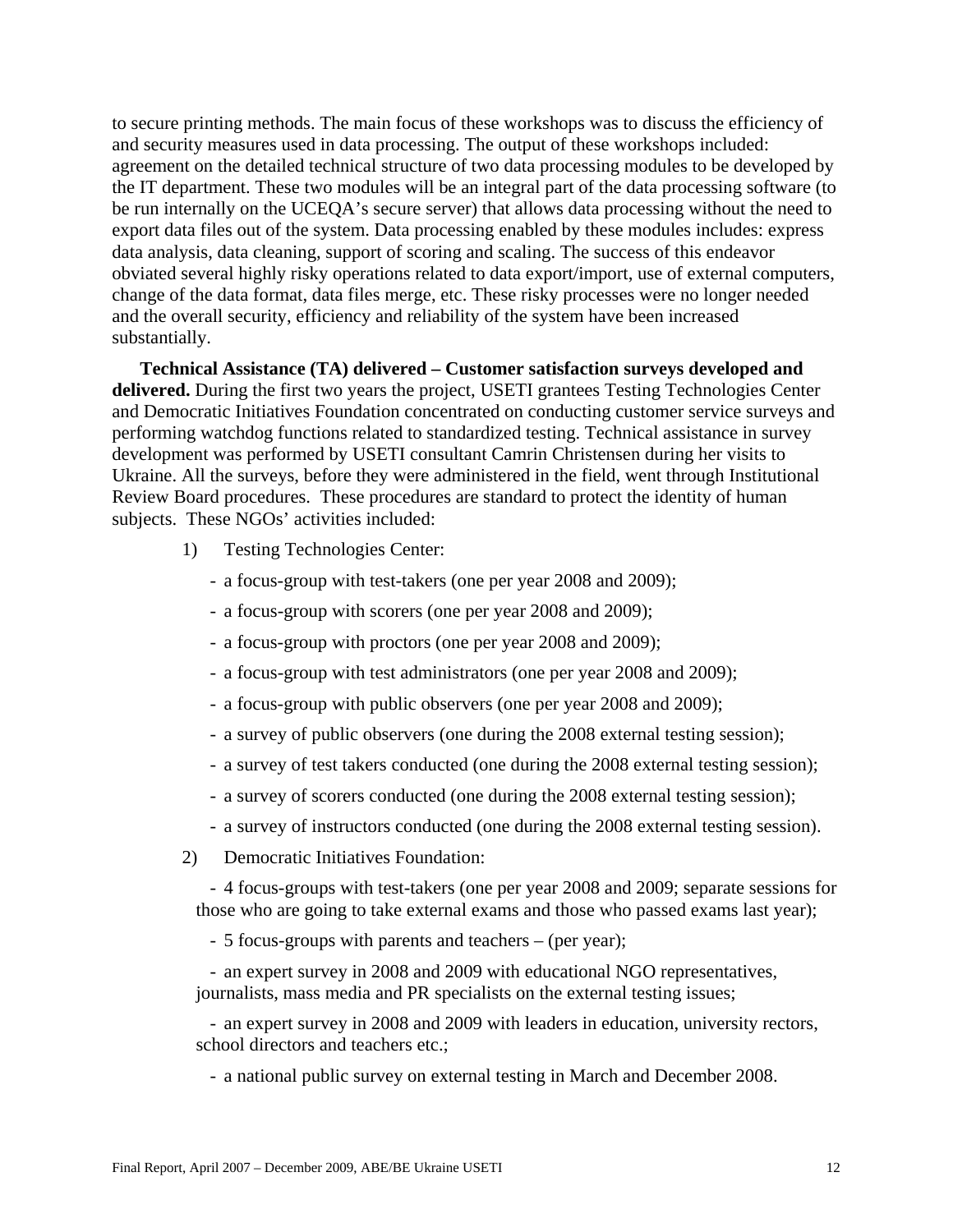TTC and DIF shared results of these surveys with UCEQA and MOES management in order to improve the test administration and reporting systems, and were also made public to inform Ukrainians of salient opinion on testing issues.

# **3. Legislative Development**

**Education Law and Policy Expert Group (ELPEG).** After a number of consultations with Ukrainian state authorities, in September 2007 USETI created ELPEG. ELPEG is composed of experts from MOES, UCEQA, the Secretariat of President of Ukraine, Members of the Verkhovna Rada (parliament), staff from the secretariat of the Verhovna Rada's Committee on Science and Education of Ukraine, outside legal experts, representatives from selected universities and educational policy specialists. During the reporting period ELPEG conducted numerous meetings, workshops, consultancies and round tables to strengthen and improve the legislative basis for quality and safe external testing in Ukraine.

ELPEG's first deliverable was a comprehensive comparative analysis of domestic legislation (with references to international standards and practices), practices and standards in higher education admissions systems. Considering the constantly changing political environment in Ukraine, the analysis went through revisions during entire period of USETI. Also, in January 2008 ELPEG developed an analysis of legal regulations pertaining to external testing in Ukraine. ELPEG completed and delivered to the MOES and UCEQA an initial draft law on amending and supplementing the laws of Ukraine on education regarding external testing, and pertaining to the legal processes for handling testing violations.

USETI ELPEG deliverables at a glance:

1. *MOES Conditions of Admission 2008, 2009 and 2010*.

For each of these admission campaigns, USETI delivered Draft Conditions for Admission to the Ministry of Education and Science of Ukraine. Innovations suggested by ELPEG pertaining to admission procedures were accepted and approved by the Ministry.

2. *MOES Regulations on Public Monitoring of the External Testing and Admission Campaign in Ukraine*.

The document, drafted by ELPEG in March 2008, regulated organizational and operational principles of external testing and HEIs admissions.

3. Draft Law of Ukraine "On amending and supplementing the laws and codes of Ukraine (on external testing)"

During the period from January to March 2008 ELPEG developed the Draft Law that was positively evaluated by the Center for Support to Legislation of the President of Ukraine (an office of the Institute for Strategic Research).

On April 23, 2008, an *Expanded Cabinet of Ministers Meeting* was conducted, and included representatives of public institutions involved in education. The Minister of Education and Science Ivan Vakarchuk reported on the results of the first external test (Ukrainian Language and Literature, held April 22). The Prime Minister of Ukraine Yulia Tymoshenko opened the session stating that independent testing was a progressive form of assessing knowledge which minimized corruption and should be introduced rationally, gradually and professionally. She noted that the first stage of independent testing, which took place the day before, had been completed peacefully. Ms. Tymoshenko added that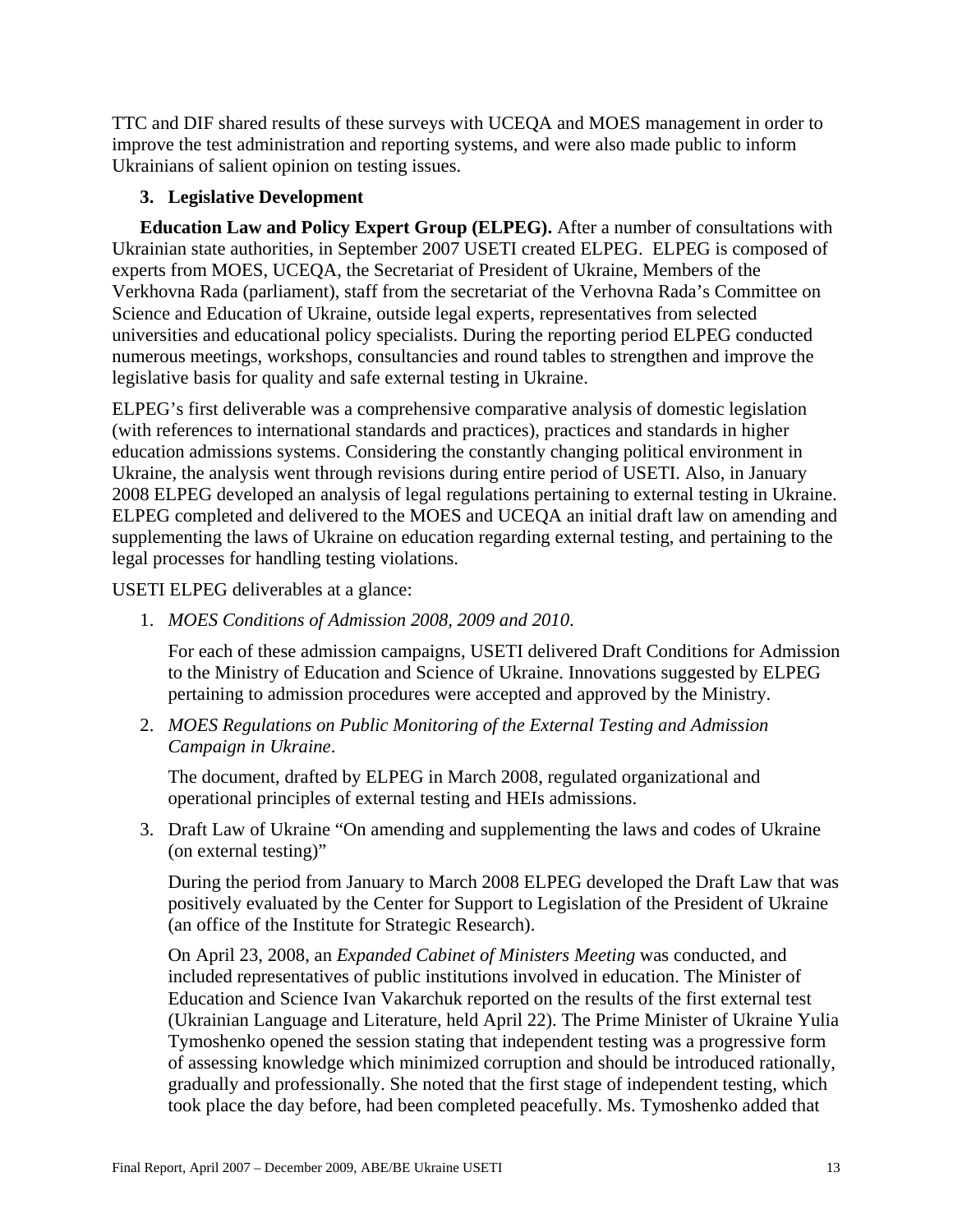the Government would observe the following stages of independent testing and make decisions accordingly: "depending on further events, on how many children will take the tests, how many children will have passing scores, we will make further decisions." The major result of the expanded cabinet meeting was the creation of *the Cabinet of Ministers Working Group on a Draft Law on External Testing* chaired by the Deputy Prime-Minister of Ukraine Ivan Vasyunyk. USETI COP Yarema Bachynsky and USETI Government and Legislative Relations Manager Volodymyr Kovtunets were included in the working group.

The first meetings of the working group were held on April 24 and 25 where two subgroups were created – one on testing procedures (Yarema Bachynsky was a member of this subgroup) and the other on drafting laws (Volodymyr Kovtunets was a member of this subgroup). USETI submitted a packet of draft laws to the Deputy Prime Minister to amend the existing legislation. The draft laws were developed by ELPEG to secure external standardized testing in for university admission and became the foundations of later work of the working group.

Between April 29 and May 3, 2008, USETI arranged an *ELPEG field workshop* in Kosiv (Ivano-Frankivska oblast). Participants worked on the Draft Law on external testing that encompassed all aspects of external testing. The workshop participants included: N. Bohasheva, Ministry of Justice of Ukraine; O.Yaresko, Ministry of Education and Science of Ukraine; Y.Kliuchkovsky, I.Zhyliayev, VRU; O.Protsak, Center for Educational Policy; M.Zubrytska, National Lviv University; Y.Myronenko, Assistant to VRU Deputy V.Kurylo; S.Rakov, UCEQA; P.Khobzey, Lviv oblast State Administration; L.Hrynevych, Kyiv State Administration; Y.Bachynsky, V.Kovtunets, I.Demchuk, I.Andreyko, USETI. Using the draft law "On amendments and supplements to the laws and codes of Ukraine (on external testing)," the group drafted and delivered to the Cabinet of Ministers draft amendments to the Ukrainian laws with the aim of adjusting Ukrainian legislation on external testing procedures and added penalties for test security violations (cheating). On May 6, the draft amendments with all accompanying documentation (comparative table, argumentation, etc.) were presented to the Cabinet of Ministers' Working Group on the Draft Law on external testing. The working group accepted the draft amendments.

In early 2009, the Cabinet of Ministers of Ukraine transmitted the first of two draft laws to the Verkhovna Rada for its review. In February 2009, a meeting of the Verkhovna Rada Committee on Science and Education of Ukraine took place. The main decision of the Committee was to approve the Draft Law on external testing procedures delivered to the Parliament by the Cabinet of Ministers of Ukraine. The Committee recommended registering the Draft Law for the Verkhovna Rada first reading.

On March 10, 2009, the Draft Law did not make it through the first reading in Parliament (222 yes votes with 226 needed for adoption). One of the three political factions – Lytvyn Faction – that had registered its support reneged its support just prior to the vote, although the Verkhovna Rada's Committee on Science and Education supported the Draft Law. Mr. Lytvyn later made a series of truly subjective and biased comments on the draft law that indicate he does not support external testing and believes the legislative issue is a trivial one at best.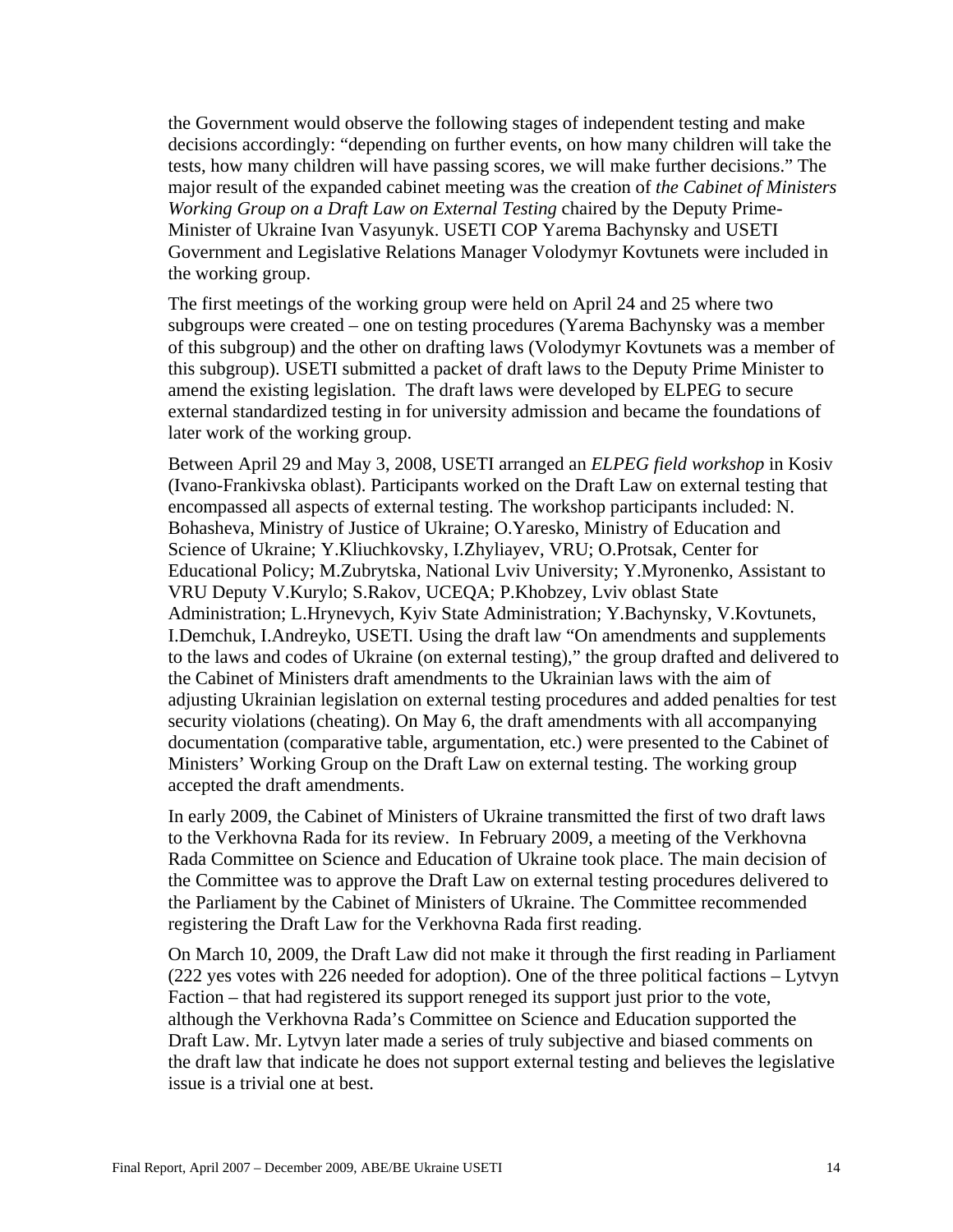Later, on March 19, 2009, Science & Education Committee Chair Volodymyr Polokhalo and six other members of parliament (representing the Bloc of Yulia Tymoshenko and Our Ukraine factions, plus a lone member from the Party of Regions faction) submitted a more comprehensive single "replacement" bill, which featured virtually all the provisions of the failed bill, and also comprehensive liability for violations provisions. This new bill also gave university admissions committees an additional tool to use in making admissions decisions, by providing for the consideration of both the relevant UCEQA standardized testing certificates as well as the secondary school Grade Point Average record to be submitted by university applicants. In this respect it may be an improvement on the previous bill.

On March 30, 2009, a meeting of the Parliament Faction Council of Conciliation was conducted where faction heads agreed to place the law in the Parliament agenda after clearance by the Verkhovna Rada Committee on Science and Education.

On April 1, 2009, the U.S. Ambassador to Ukraine William B. Taylor addressed a letter to Verkhovna Rada's Chairman, Volodymyr Lytvyn, on the development of the testing and admissions reforms, conveying that such are of great interest to the Government of the United States of America. With this letter Mr. Taylor brought to the attention of V. Lytvyn that the U.S. supports these reforms as a partner with the Government of Ukraine and education community, as do millions of Ukrainians who see the benefits of an objective, fair and truly competitive higher education system. The U.S. Ambassador addressed the Ukrainian Parliament's Chairman to support a draft bill "On Amending Certain Laws of Ukraine" (#4241) which had been submitted by a group of MPs led by Science and Education Committee Chair Volodymyr Polokhalo.

On April 15, 2009, this Draft Law on testing (#4241) passed through first reading in the Parliament (242 yes votes with 226 needed for adoption). Thereafter USETI conducted a number of ELPEG meetings and consultancies on the amendments to be implemented for the second reading in Parliament. These amendments dealt with: specifying the roles and jurisdictions of the Cabinet of Ministers of Ukraine and the Ministry of Education and Science of Ukraine in the sphere of the external testing; ensuring confidentiality in external testing; specifying the criminal nature of violations by parties involved in external testing and corresponding penalties according to the recommendations of the Ministry of Internal Affairs and Prosecutors General Office of Ukraine.

As of December 24, 2009, the Draft Law was under Parliamentary review but the second reading had not been cleared yet.

4. Draft UCEQA Regulations.

In September-October 2008, USETI conducted six ELPEG meetings per the UCEQA Director's request to work out new UCEQA procedures to improve UCEQA operational sustainability. The participants agreed on two options – UCEQA as the Agency of State Power or as a State Non-Profit Enterprise. After the consultations, MOES accepted a draft of UCEQA regulations aiming to strengthen UCEQA's institutional legal status and to define more precisely its exact areas of operation, mandate and place within the Ukrainian education community. As the result at the end of November 2008 the Minister of Education and Science of Ukraine Ivan Vakarchuk signed the UCEQA regulations and sent them to the Cabinet of Ministers for approval.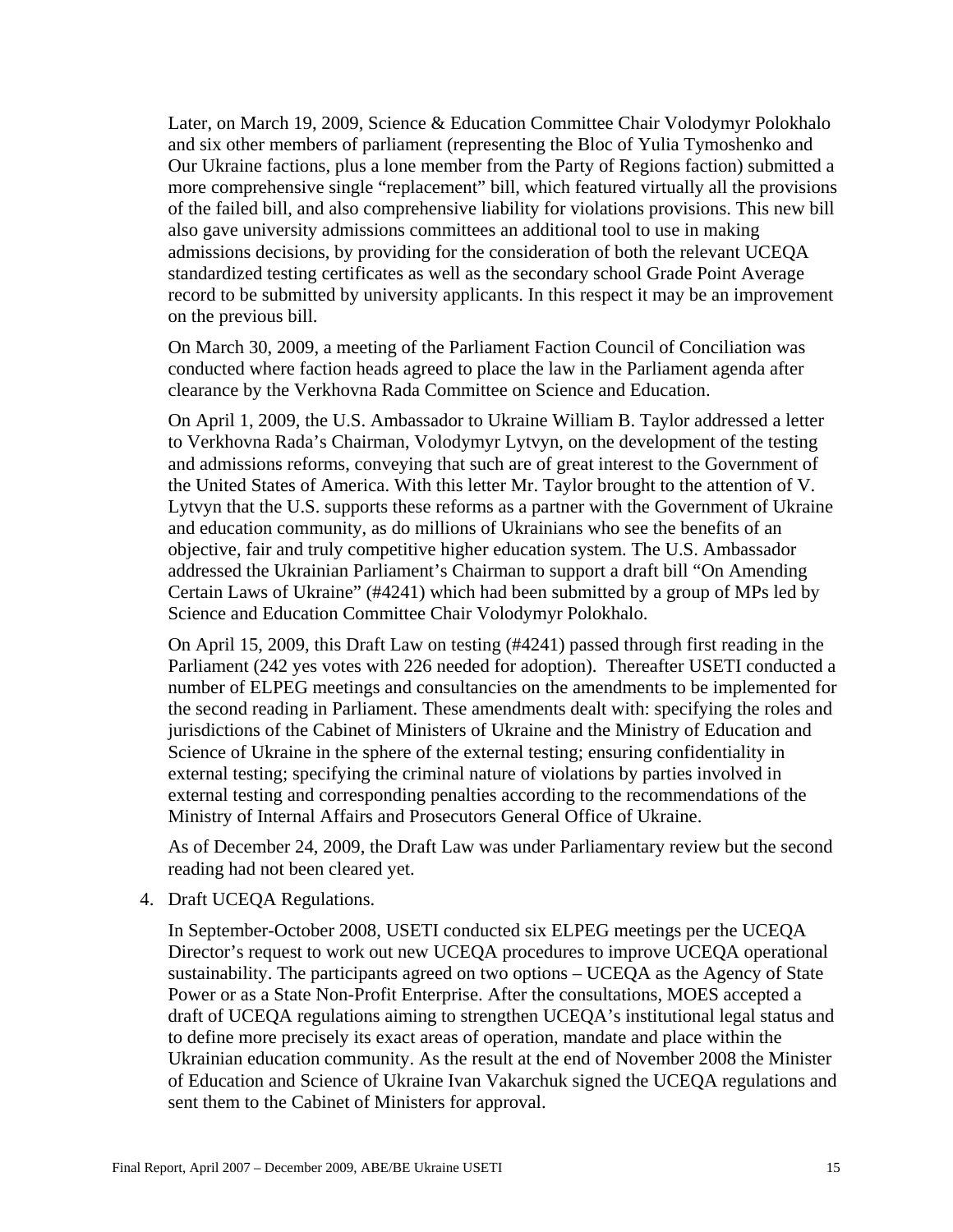### **4. Public Outreach**

USETI Component 4 was focused on generating and communicating relevant messages on testing, and building the capacity in Ukraine for informed public discourse on external testing and admissions.

**Media Monitoring.** USETI grantee PE Baklanova provided USETI with comprehensive monthly media monitoring on topical issues pertaining to the standardized testing enterprise and HEI admissions/admissions reform issues. These reports were regularly analyzed with UCEQA and MOES to improve media relations and communication strategies.

**External Testing Informational Centre.** In February 2008, USETI had discussions with the World Bank Office in Kyiv on a broader Public Outreach Campaign for testing. As a result, in February USETI supported the establishment of the External Testing Informational Centre (ETIC) with two consultant positions – Roman Kobets as Director and Viktor Zahreba as Public Relations Manager. According to the agreement with the World Bank, USETI supported ETIC for 6 months. In cooperation with USETI, ETIC supported external testing by arranging press conferences, contacts with media representatives, participation in media and NGO trainings, daily media monitoring, etc. throughout the project.

**Training for UCEQA and RC PR staff.** In December 2007, USETI hosted a two-day training on "Cooperation with Media" for directors of Regional Centers for Educational Quality Assessment. The seminar, delivered by USETI public relations consultant Yevhen Hlibovitsky, educated RCEQA directors in how to plan a strategy to cooperate with local journalists. The seminar included presentations, a Q&A session, case studies and role-playing. The latter allowed participants to experience what a real press-conference might look like and what it means to be a reporter.

**Town Hall meetings.** In November 2007, USETI conducted advocacy training for town hall meeting facilitators that focused on the specific ways testing could overcome corruption. Throughout the months of December 2007 through February 2008 the facilitators, trained by USETI, held 45 town hall meetings in the regions of Ukraine to give the public personal access to information about the testing process. USETI activities during year one in these areas were especially crucial because of the nationwide roll out of the test in 2008. Town hall meetings, attended by approximately 6,500 people, were important venues to inform people on the benefits of external testing.

**Improve, expand and make available informational materials from UCEQA.** During 2007-2009 USETI regularly assisted UCEQA to better inform the public on improvements in external testing procedures via PSAs, newsletters and information videos production and dissemination:

Newsletters:

- 1) In October 2008, USETI developed and disseminated 550,000 copies of a UCEQA/USETI informational brochure, containing a concise description of the testing process for 2008. The brochure was provided by UCEQA and the RCEQAs to each 2008 testing applicant upon registration.
- 2) In the first quarter of 2008 USETI developed and distributed a poster (40,000 copies) to test sites and testing registration points that conveyed the major requirements for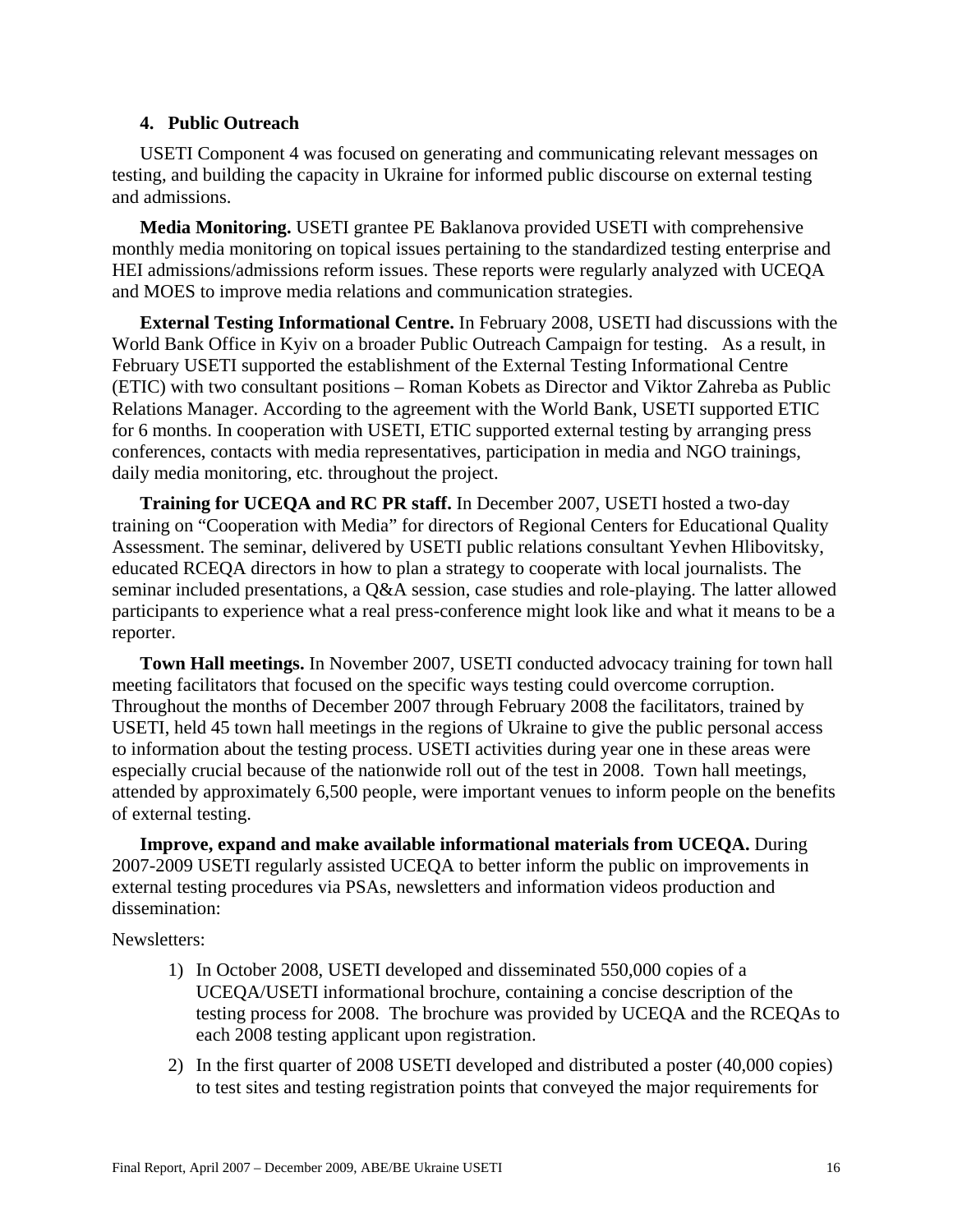- 3) In the first quarter of 2008, USETI developed a newsletter (515,000 copies) informing test takers of possible violations during external testing; it was distributed by UCEQA as a supplement to the invitations to external exams.
- 4) In June 2008, USETI developed and sent to test takers 462,000 copies of the "Graduate's Handbook" which was a USETI information newsletter. The issue described major features of the admission procedures in 2008 and the relationship of external testing certificates to admissions. It was distributed through external testing registration points along with score certificates. Also, the newsletter contained links to the MOES and UCEQA telephone hotlines and the "Konkurs" website where every school leaver could find basic statistics about each Ukrainian HEI (see Component 6).
- 5) In August 2008, USETI in cooperation with the Journal TIMO (Testing and Monitoring in Education Herald) developed the fifth issue of USETI information newsletter. The issue contained statistics and analytical data pertaining to the 2008 testing. Generalized by oblasts, types of educational institutions and their locations, the data was presented by ranges on a 100-200 points scale (the scale used by the HEI admission process) and on a 12 points scale (the scale used for high school graduation).
- 6) In November 2008, an informational booklet/newsletter for HEIs entrants was developed by USETI with the MOES and UCEQA. The aim of this sixth issue was to inform all school leavers and other likely 2009 testing participants of the official ground rules for the 2009 HEI admission campaign. The newsletter, with a print run of 522,000 copies, was distributed at registration sites along with registration cards/informational booklets on testing. The registration cards were developed by UCEQA in October 2008 and contain the basic information about all stages of the registration process as well as the relevant details about the external tests.
- 7) The next (seventh) newsletter was developed and delivered to test takers in March and April 2009 and contained preparation materials for foreign languages (see component 5).
- 8) In April 2009, USETI developed and published 5,500 posters to inform test takers on how to prevent irregularities at the testing sites. The posters were distributed to nine RCEQA offices to be placed in each testing site.
- 9) In the first half of 2009, USETI published an advertisement in *Silski Visti* newspaper – the most popular paper in rural areas with a circulation of 300,000. Rural areas in particular were targeted due to their lack of other access to reliable information on testing processes. In all, *Silski Visti* published information with the slogan "Be proactive – protect your score!" in eight issues - approximately 2.5 million copies covering the period of the majority of external testing session.
- 10) In August 2009, USETI and TIMO developed a special issue containing an abbreviated version of the UCEQA 2009 External Testing Report, with statistics and analytical data for the 2009 testing session. Generalized by oblasts, types of educational institutions and their locations, the data were presented on a 100-200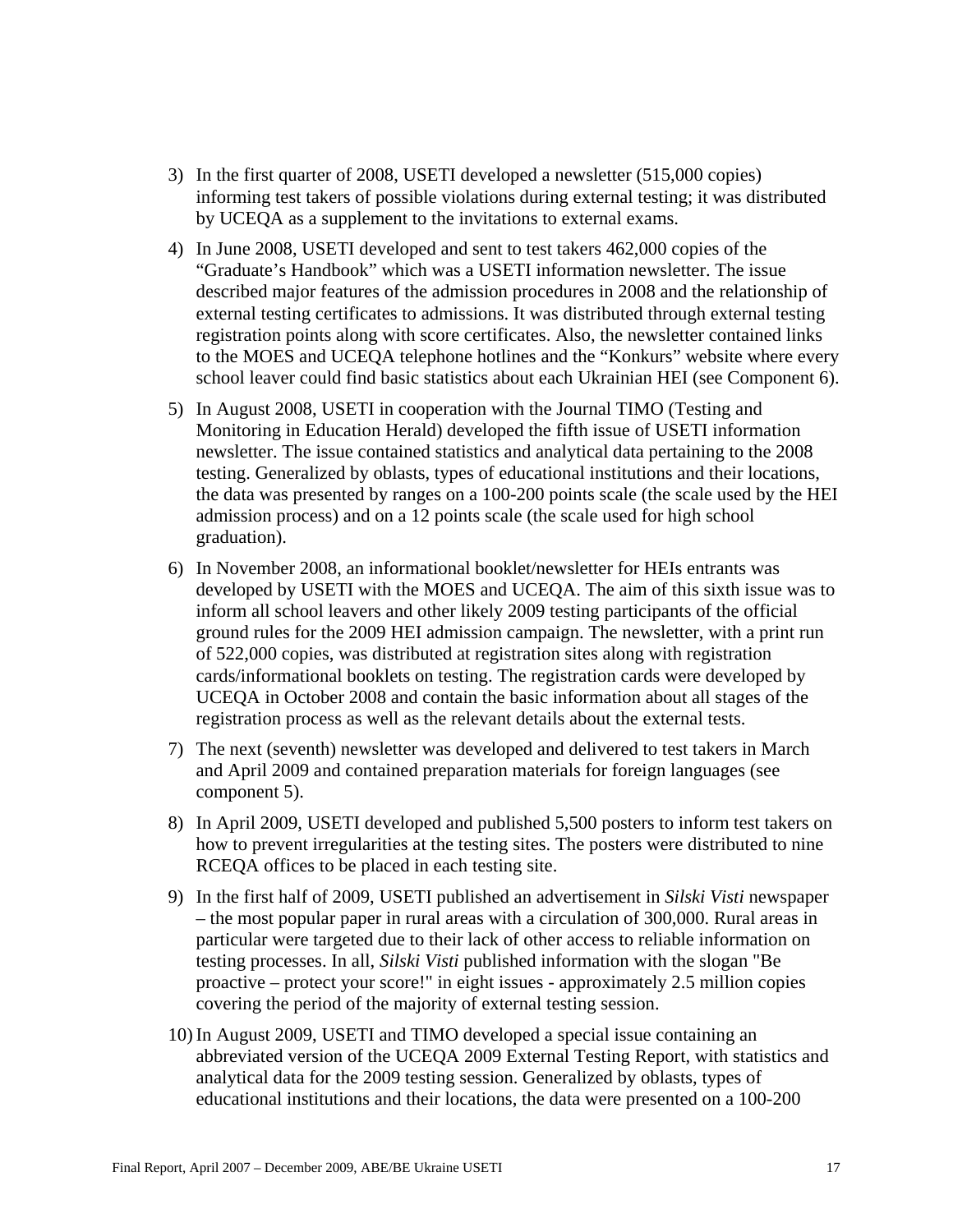point scale (the scale used for the HEI admission process) and on a 12 point scale (the scale used for high school graduation). The issue was distributed through the UCEQA/RCEQA network, and by post to regular TIMO subscribers. The newsletter recipients included secondary and higher educational institutions, local education departments, state institutions and NGOs.

11) In December 2009, UCEQA delivered the newsletter on the finding of the 2010 external testing to the regional centers. The newsletter included instructions for 2010 test takers (registration information, the list of subjects offered, the rights and duties of test takers, tips for test takers, plus contact information). Each test taker will receive a copy of the newsletter during registration for external testing, from December 15, 2009 through March 31, 2010. USETI produced 437,000 copies of the newsletter.

Public Service Announcements (PSAs) and Informational Videos:

- 1) In January 2008, USETI produced an informational video on testing. During February, TV spots were broadcast daily on two national channels (MTV and "Ukrayina"). The main objective of this informational video was to inform all those who wished to participate in external testing of its major requirements, particularly the requirement to register for the test by February 20.
- 2) In February 2008, a USETI appeal to register for the 2008 external test was aired on various radio stations, with a total of 50 spots per day aired. Ukrainian Radio Channels 1, 2 and 3, along with FM station Promin', covered most of rural Ukraine while FM stations Era-FM and LOVE Radio covered audience in oblast centers.
- 3) In March 2008, USETI developed a video PSA to inform 2008 test takers of the rules and regulations of testing. This PSA was aired during April and May of 2008 on 6 Ukrainian TV channels (MTV, "5th channel", TRK "Ukrayina", "Nashe Kino", RTVi and "24th channel). In total the PSA was aired 1,358 times.
- 4) The USETI PR campaign regarding registration for the external testing 2009 started in early February. An animated Internet banner that read "Do you want to enter a higher education institution? What are you waiting for? Registration for external testing ends on the  $3^{rd}$  of March [www.testportal.gov.ua"](http://www.testportal.gov.ua/) first appeared on [www.finance.ua,](http://www.finance.ua/) one of seven sites that were chosen to target diverse audiences: businessmen, females of mid-parenting age (those with school-leaving children), youth, and residents of two Western regions of Ukraine with low levels of participation in past years. These web sites, namely [www.natali.ua,](http://www.natali.ua/) [www.ukr.net,](http://www.ukr.net/) [www.bigmir.net,](http://www.bigmir.net/) [www.mukachevo.net,](http://www.mukachevo.net/) [www.zik.com.ua](http://www.zik.com.ua/), and [www.zakarpatpost.net,](http://www.zakarpatpost.net/) started displaying USETI banners from the  $16<sup>th</sup>$  of February.
- 5) In February 2009, the USETI TV campaign began on the national TV channels "5 Kanal" and "Ukraine" and the supra-regional channel "TRK Kyiv". These channels broadcast a PSA about registering for external testing more than four hundred times. Furthermore, per an agreement achieved between the World Bank and USETI during the coordination meeting in October 2008, more TV and radio channels were involved in this PR campaign. In particular, USETI leveraged MCC/USAID funds with World Bank funds to further broadcast the PSA on the "ICTV", "Pershyy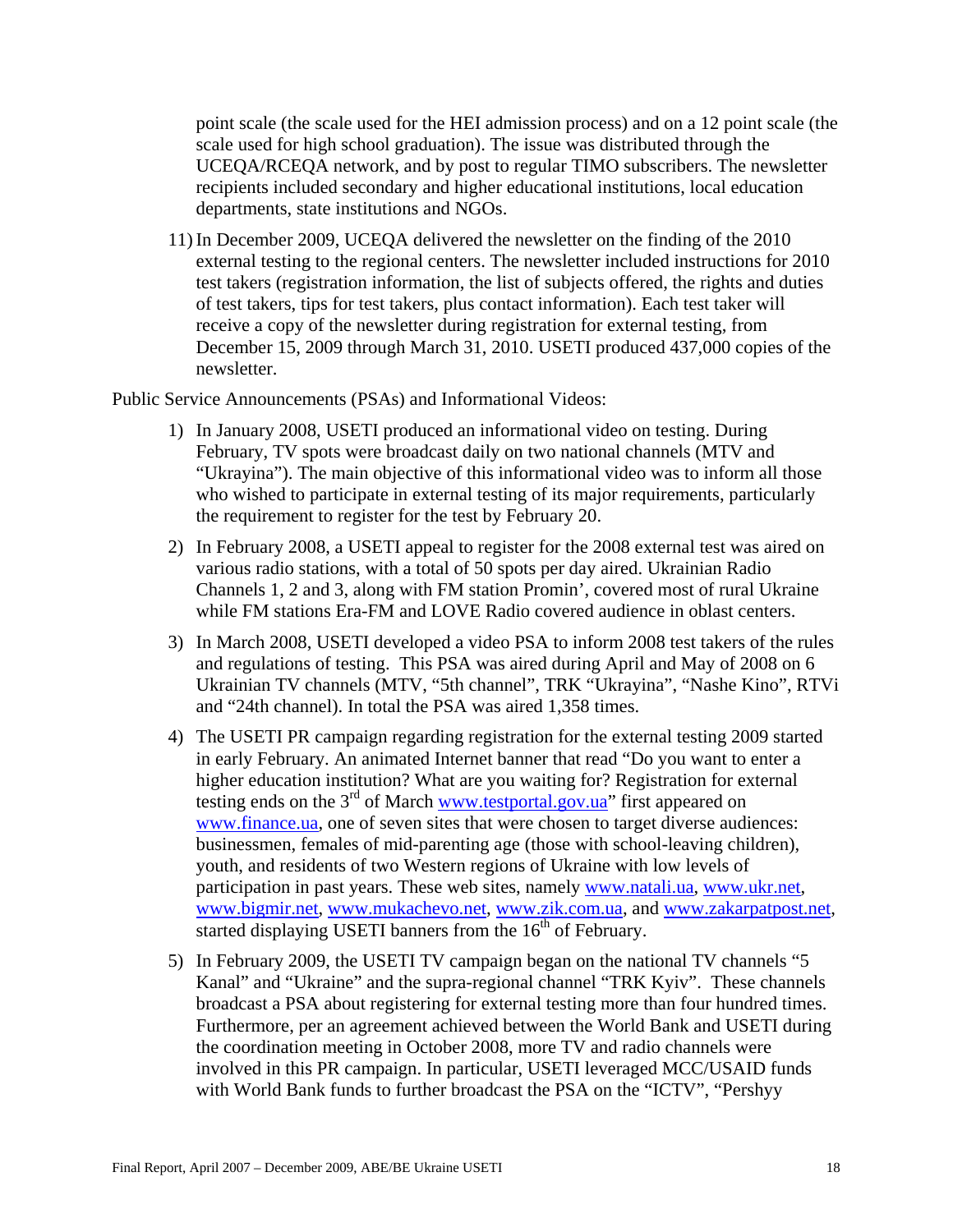Kanal", "Ukraine" TV channels and on the "Era FM", "Nashe Radio", "Melodia", "Lux FM", "Europa Plus", "Prosto Radio" radio stations.

6) In April 2009, USETI produced a Public Service Announcement to inform test takers of the rules and regulations of testing. Starting on May  $1<sup>st</sup>$ , three nationwide channels ("5 channel", "Ukrajina", "Tonis") broadcasted the PSA "Be proactive – protect your score!" which informed 2009 test takers of irregularities that could occur during external testing and possible ways to avoid abuses. There were 18 broadcasts per day, totaling 378 during the first three weeks of May. These PSAs were aired during the main period of external testing, which began on May 6.

**High level Round Tables** Four High Level Round Tables were held in order to reach a consensus among high level stake holders, including government and university officials:

- 1) October 2007. USETI hosted a High Level Round Table entitled "External Assessment 2008: Prospects and Challenges". The primary objective of the round table was to gain political support for the implementation of national external exams in 2008. All those attended learned about the successes that UCEQA achieved in 2007.
- 2) March 2008. USETI, through ELPEG, arranged the High Level Round Table entitled "Providing equal access to higher education and improvement of the educational services quality." The participants discussed the most important issues concerning the external testing campaign of 2008, in particular legal groundwork for external testing, external testing as the stage in education quality monitoring, and organizational support for external testing.
- 3) October 2008. USETI held the High Level Round Table entitled "External Testing: Consequences of 2008 and Objectives for 2009". The aim of the round table was to discuss the major challenges found during the admission process of 2009 due to the orders on Conditions of Admission and External Testing approved by the MOES. The following issues were raised at the round table: the need to adjust the legal background of external testing, in particular, liability for violations; increase the quantity of external test to be passed by test takers; HEI autonomy; and the eventual implementation of an abilities test as part of external testing in Ukraine.
- 4) October 2009. USETI conducted a High Level Round Table entitled "Towards Accessible Quality Higher Education. Preliminary Results and Challenges". The aim of the event was to present the correlation analysis of the 2008 external testing results to the academic achievements of first year students (see component 1), conducted in 2009 by USETI, to review the 2009 admissions campaign and discuss conditions for admission in 2010.

**USETI trainings for regional media representatives** To enhance the role media played in informing the public about external testing, and to inform representatives of the mass media on how they could observe actual test administrations, USETI regularly held trainings for regional media representatives (November 2007, March, October 2008, and April 2009). The trainings were designed to allow journalists to learn about the specifics of the upcoming external testing sessions. Additionally, journalists were able to talk with UCEQA management, USETI media consultants, public monitors, etc.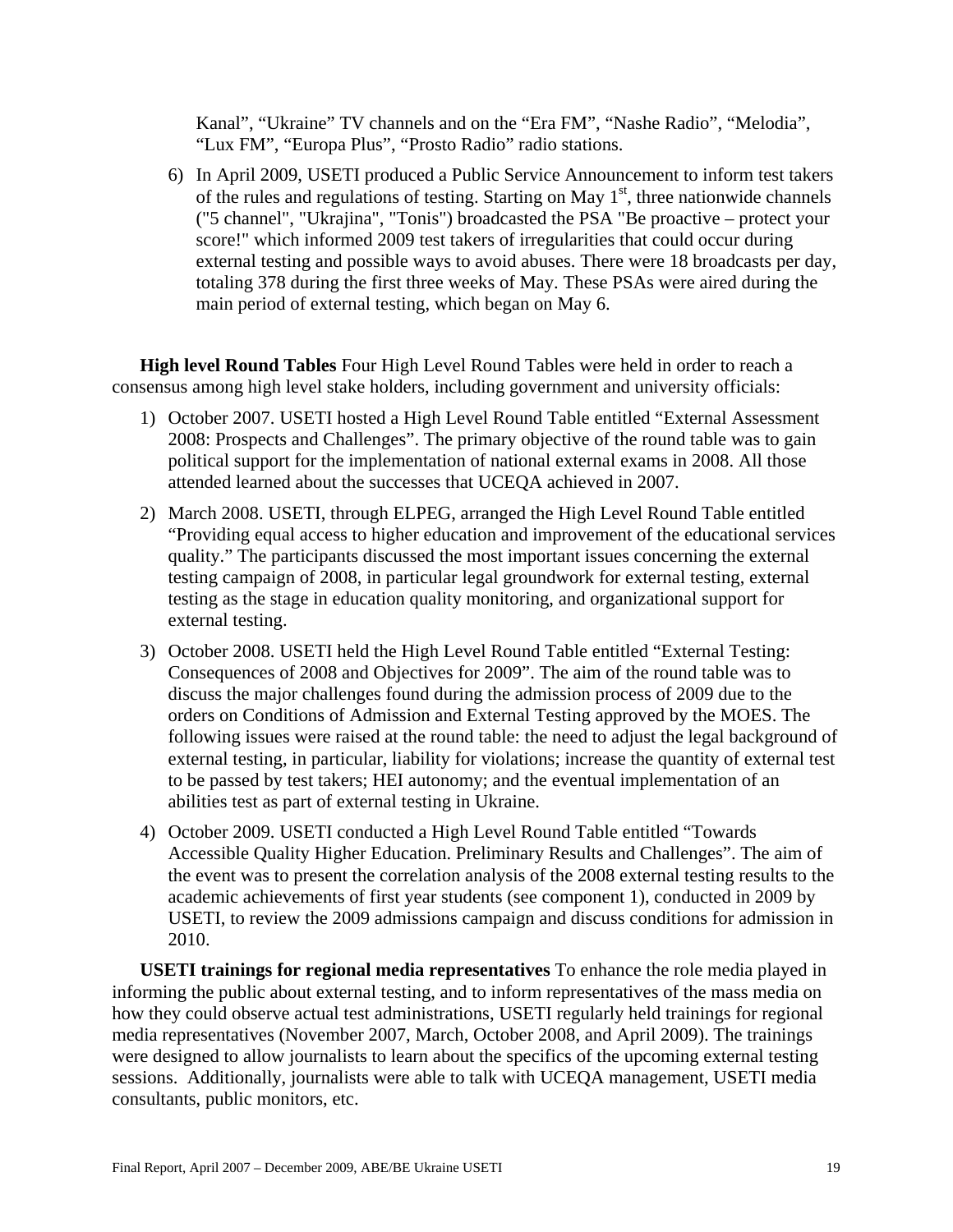**Train NGO representatives in public monitoring of the testing process.** To make the administration of external testing more transparent, USETI regularly conducted Trainings of Trainers for OPORA's regional representatives on the criteria for public monitoring of testing systems (September 2007, March and October 2008 and February 2009). With knowledge and skills achieved during these sessions, trainers conducted a series of local trainings for other public monitors of the external testing and admission campaigns.

**2008 external testing public monitoring** *The Coalition of NGOs*, made up of USETI subgrantees, OPORA and TTC, and the Committee of Voters of Ukraine (which was awarded with a grant from the International Renaissance Foundation), was formed to carry out a nationwide campaign in *public monitoring of the 2008 testing administration*. The coalition held over 93 Trainings of Trainers in all regions of Ukraine and over 2,315 people were trained to become public monitors (CVU - 665, OPORA - 1650). Two OPORA monitors worked in every single test site in 14 regions of Ukraine during the first two external tests (Ukrainian Language and Literature - April 22 and Math - April 29). During the administration of subsequent tests OPORA monitors covered sites where there were issues during the first two tests. About 25-30 test sites were covered by CVU's monitors for each external testing subject during main external testing session.

The launch of the public monitoring campaign was announced via *25 local press-conferences* (one in each region of Ukraine). After each test, the Coalition disseminated press-releases on monitoring results through the media.

**2009 external testing public monitoring** In April 2009, USETI launched work on the 2009 external testing observation campaign. In particular, on April 15, a meeting with the Civic Network "OPORA," Committee Voters of Ukraine, and the Testing Technologies Centre was conducted by the International Renaissance Foundation in Kyiv. At the meeting NGO representatives presented their proposals for external testing observation in 2009. IRF carefully appraised the necessity of external testing observation. Due to limited funds provided for the external testing observation campaign by USETI, IRF provided additional funds for public monitoring. On April 30, 2009, the external testing observation campaign was presented at the press conference. Once again, a coalition of NGOs, made up of USETI sub-grantees, OPORA and TTC, and the Committee of Voters of Ukraine, co-funded by USETI and IRF, was formed to carry out a nationwide campaign in public monitoring of the administration of the 2009 test.

In April, OPORA conducted 31 trainings, resulting in 940 trained observers. In total, these individuals observed 1,692 testing sessions from May 6 to June 5. CVU and TTC conducted 1,603 observations in the regions of Ukraine under their responsibility.

During the external testing observation campaign the organizers conducted at least one local press conference in each region of Ukraine to inform the public on specifics of the 2009 administration. On May 20, 2009, OPORA and CVU conducted a press conference on the preliminary results of the external testing observation campaign through the UNIAN Informational Agency.

Additionally, a press conference entitled: "Public Observation of 2009 External Testing: Summation and Conclusions" was held on June 9, 2009 by the coalition. Fifty percent of all test sites were covered by these three NGOs. The report concluded that external testing was conducted on a satisfactory level at most of the test sites with minimum procedural irregularities. No major violations were observed.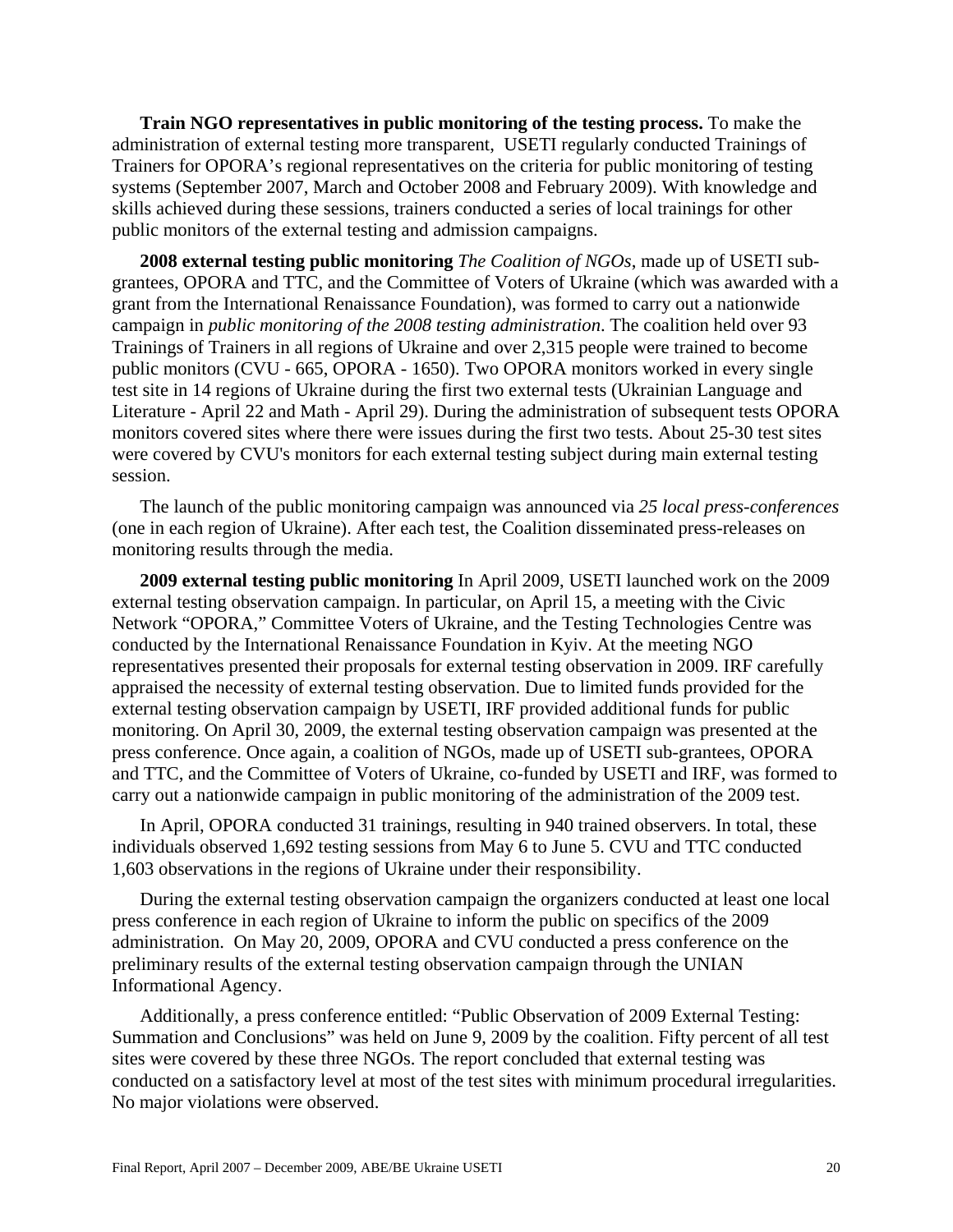**2009 admission campaign monitoring** With USETI and IRF financial assistance, OPORA conducted the monitoring of the 2009 admission process of 26 HEIs (one in each Ukrainian region).

The 2009 admissions campaign monitoring began with 20 regional press conferences. During the months of July and August, OPORA representatives visited HEIs' admission commissions systematically to monitor the admission procedures abidance. One of the key instruments of the admission campaign monitoring was the web-based admission system "Konkurs".

On July 30, 2009, OPORA addressed the MOES with their concerns that 2009 Conditions of Admission did not regulate the process of test takers' applications' adjustment precisely/fully. As a result, on July 31<sup>st</sup>, the MOES issued Letter  $\# 1/9-510$  explaining the process.

In August, OPORA conducted a press conference on the results of the 2009 admission campaign monitoring. At the press conference, Ms. Sovsun, Educational Programs Coordinator, informed the public of the key issues observed by OPORA during 2009 admission campaign. According to OPORA's data, a great influx of privileged entrants to prestigious faculties at the leading HEIs, along with admission committees being unready to manage large number of applicants were among the most common problems and complaints by the entrants and their parents. For example, even testing "Champions"" had no chances to gain admission to the "international relations" specialty at the Taras Shevchenko Kyiv National University, as there were 35 entrants with privileges and 17 winners of educational contests (who are entitled for enrollment on preferential terms as well) applying for 50 state funded places in the specialty.

During their observations, OPORA noted that a new method to circumvent the testing rules was being used. Forged certificates were being submitted by some applicants feigning illness and some claiming to be winners of educational contests. OPORA exposed cases where applicants were listed as winners of educational contests in the "Konkurs" system, according to data entered by HEIs' admission committees, but who were absent from the official lists of the educational contests winners, approved by the MOES.

Additionally, administrators at some universities continued to ignore the MOES Order on entrance conditions. In particular, Kyiv National Taras Shevchenko University changed its own documents acceptance deadline and three Kharkiv HEIs – Kharkiv National Municipal Economy Academy, Kharkiv National Medical University, and Kharkiv Polytechnic University – would not allow access to registered observers.

**Business circles informed on the importance of the external testing** In October 2008, a national HR Forum was conducted in Odesa. Yevhen Hlibovytskyy, USETI PR consultant, participated in the forum and made a one hour presentation on the need for and logic behind external testing and on its influence on Ukrainian business. About 200 HR managers from Ukrainian and multinational companies working in Ukraine participated in the event, most of whom were present for Mr. Hlibovytskyy's presentation.

Also 40 participants of the HR Forum were surveyed regarding their attitude towards education reform. Ninety five percent of the respondents knew about admission reform in higher education. But only 50% agreed that the new admission system gives transparency for all participants. Among negative responses, the most common were based on the arguments that there is no objectivity in the process, that there is distrust of external testing and test quality and that tests do not evaluate the test takers' psychological characteristics. *At the same time 90% of*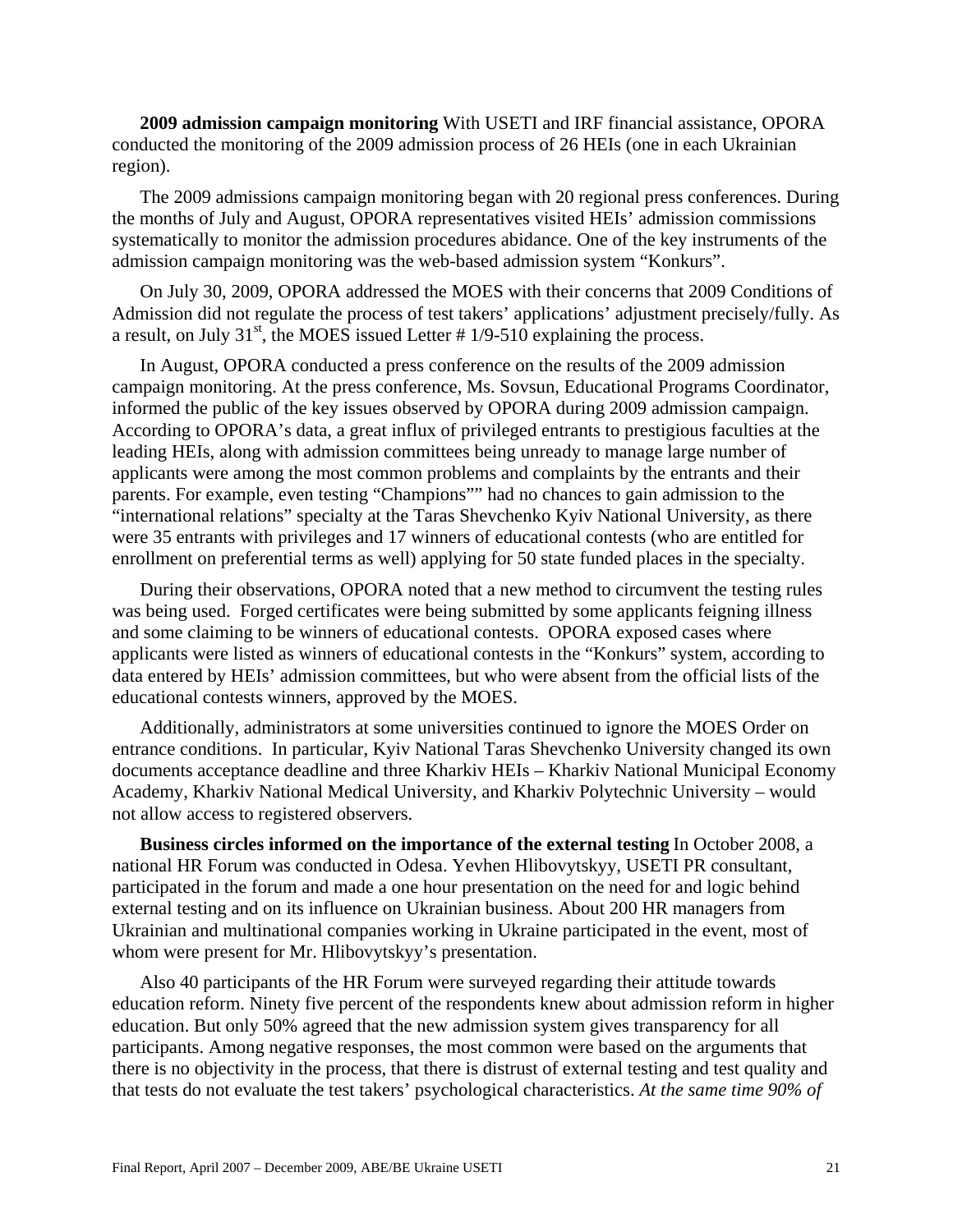*the respondents agreed that the efficiency of new employees is directly related to their education and that it is very important to change the higher educational system and improve its practical relevance to the needs of the labor market in Ukraine.*

#### **5. Test Preparation**

Standardized testing cannot fulfill its anti-corruption HEI admissions function if the hundreds of thousands of students who will be tested do not have equitable access to quality test preparation materials and services. The equity of access issue has greater meaning in Ukraine than in countries with established testing systems and traditions, because the very concept of standardized testing is quite new to most Ukrainian students at this time, and it will be years before testing becomes commonplace and a regular activity throughout the typical student's school and HEI years.

Throughout the project, support has been given for equal access to test preparation materials for students throughout the country, including those in remote locations, such as rural areas. In such areas access to quality education is sometimes an issue, let alone access to quality test preparation materials.

**Test preparation materials for 2008 testing session.** In August 2007, USETI (in particular, USETI Consultant Mark Zelman), worked with UCEQA subject specialists in August 2007 to review preparation materials from the past and assisted in drafting new materials for mathematics, Ukrainian language and literature, World and Ukrainian History, Physics and Biology. In October and November of 2007, UCEQA, with USETI assistance developed a compendium for test preparation, which included information on test taking strategy, test specifications and sample tests for all available subjects. The compendium was printed by UCEQA and delivered to all schools for future test takers. Due to legal restrictions regarding state funding legislation the compendium could not be issued free of charge *to those who graduated school prior to 2008*. Therefore, USETI assisted in printing 50,000 copies of the compendium for distribution through registration centers for persons who graduated from school prior to 2008 but who had registered for the 2008 testing cycle. The compendium of 2008 test preparation was also placed at USETI Website. USETI also posted samples of additional exams provided by UCEQA on the site.

Test preparation materials received during the study tour to Poland (*see component 1*), were also widely used for developing test preparation materials for the external testing campaigns.

USETI again supported UCEQA in 2008 test preparation. In particular, USETI consultant Mark Zelman provided assistance and guidance to UCEQA specialists. From July to September 2008, Dr. Zelman assisted UCEQA math specialists in developing a practice test in math. He also worked with the history specialists in developing the framework for the history test. A number of meetings were held in September to discuss the effectiveness and necessity of a practice test in March. Although there were some issues with the practice session in 2008, results of the TTC survey, conducted during 2008 external testing session, showed that such practice sessions did benefit test takers by helping them prepare psychologically to take standardized tests. Therefore a practice session was planned for March 2009. The survey also showed that schools were fairly effective in helping students prepare. It was also decided that a committee on preparation strategy would be organized with the MOES, UCEQA, the Academy of Pedagogical Sciences and USETI.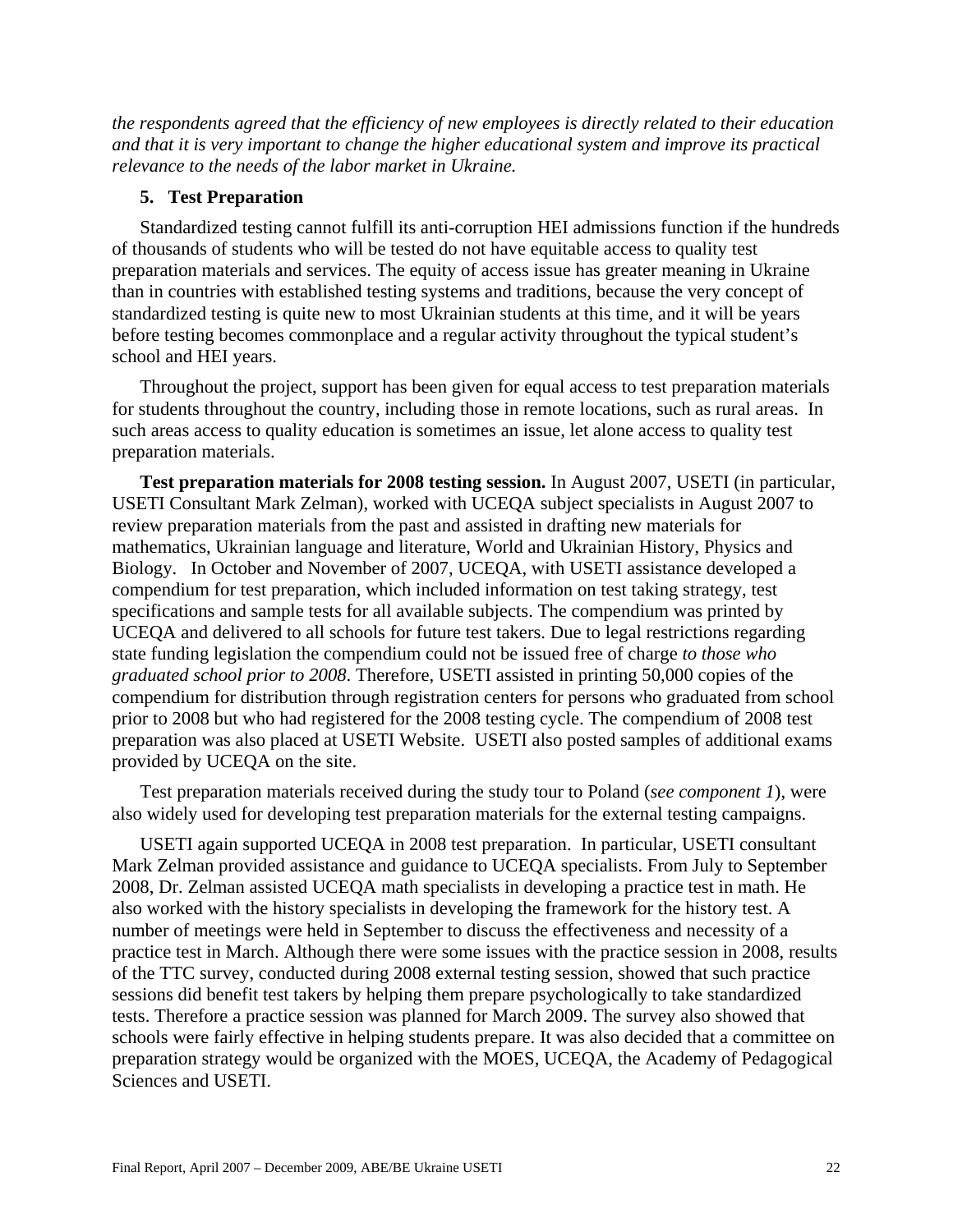**Test preparation materials for 2009 testing session.** With assistance from USETI in November and December 2008, UCEQA developed its own registration bulletin for 2009 test takers. The registration bulletin included information about the layout of the tests and general information about test content, which allowed test takers to prepare themselves for the external testing 2009.

In addition, UCEQA made provisions for a practice test in all subjects. Thus, in March 2009, UCEQA conducted a two day practice test – on March 14 (Ukrainian Language & Literature, Ukrainian History, Geography and Biology) and March 21 (Math, Chemistry, Physics and Foreign Languages – English, German, Spanish and French). A total of 1661 test sites were open for practice test sessions and 211,127 persons (95% of those who had registered for the practice test) participated in the sessions. Although the practice test was fee based, it was a unique chance for test takers to prepare by taking a "live test," i.e. one with questions derived from the same item pool as that which fed the "real" tests scheduled for later in 2009. Due to availability of tests on-line and in school from previous years, test takers had more opportunities to prepare in 2009 than in years past.

Due to budget constraints, UCEQA could not print the additional preparation materials for test takers in 2009. Instead, existing materials – a compendium for test preparation 2008 including a basic test framework and sample tests for all subjects conducted in 2008 external testing session – was used. UCEQA also conducted an informational campaign about the availability of the Compendium as well as foreign languages preparation materials in each library of Ukrainian secondary schools.

Given that four modern foreign languages (English, German, French and Spanish) were added to the list of external testing subjects in 2009, USETI, in cooperation with UCEQA, developed a newsletter featuring additional materials on the foreign languages. Thus, in March and April of 2009, all of Ukraine's 18,000+ schools receive two special issues of *Osvita Urkayiny (Education of Ukraine) newspaper* with a description of the foreign languages tests, methodological prep recommendations for use in the classroom, and sample items for each of the new languages. The newsletter was issued in two parts (one featuring material in English, the other in French, German and Spanish) and delivered to every educational institution of Ukraine (secondary schools, educational state and local authorities, etc.)

In February 2009, OPORA, with USETI assistance, developed a special issue of *"Tochka Opory"* (OPORA's Point) newspaper for the Lviv Regional Centre for Educational Quality Assessment. The aim of the newspaper publication, with a print run of 5,000 copies, was to inform the public in several regions of western Ukraine on the external testing terms and conditions as well as the external testing public monitoring campaign in 2009.

*Test preparation materials under UCEQA (MOES) licensing.* In early 2009, USETI conducted an assessment of the status of test preparation materials licensing within UCEQA and MOES. In Ukraine there is an MOES monopoly on licensing all educational materials and UCEQA can not publish any preparation materials without ministerial approval.

The following external test preparation materials are available on the book market:

"English. Complex preparation to external testing" by S. Myasoyedova and O.Khodakovska, Kharkiv 2009;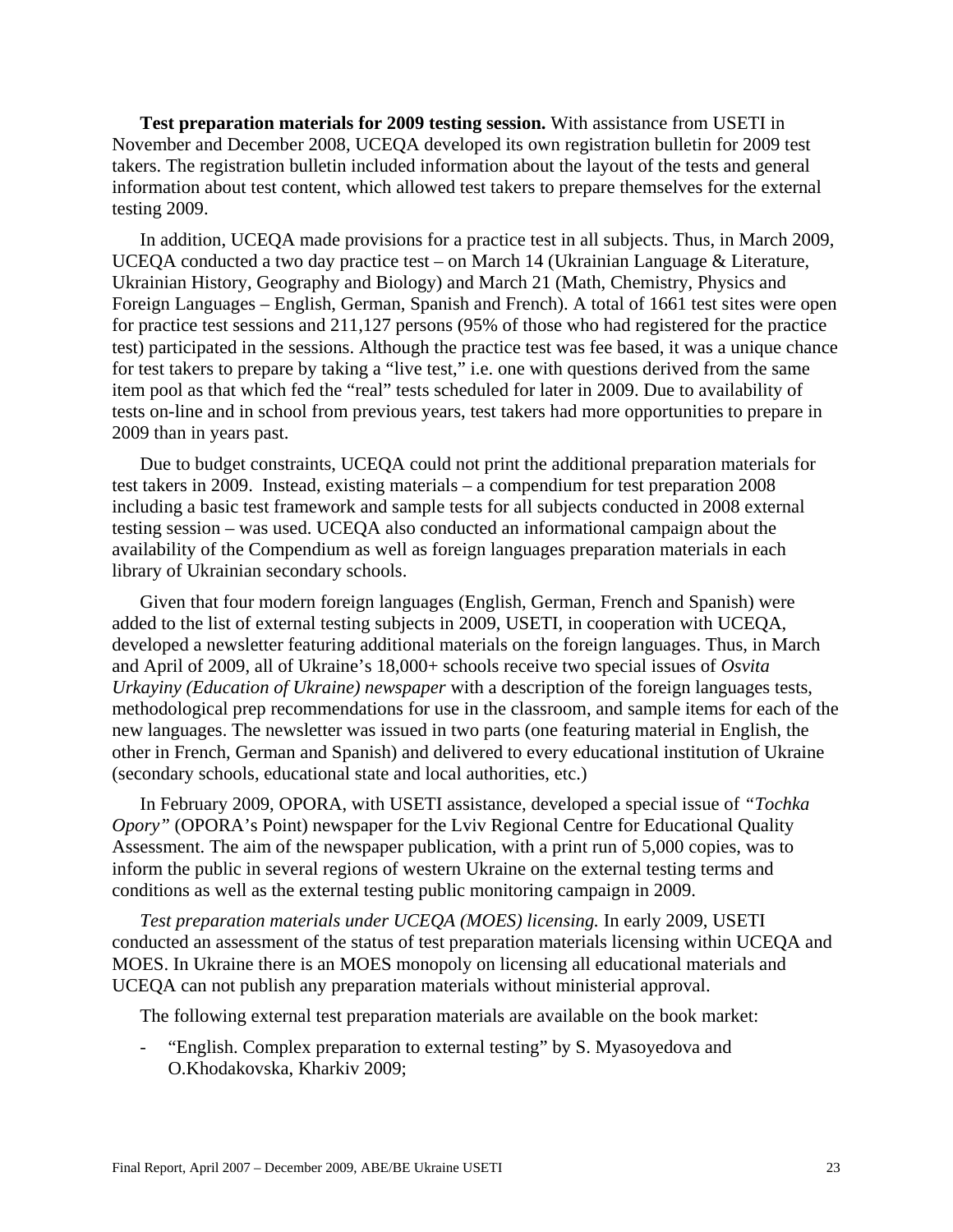- "English. Test items corpus" by A.Nesvit, O.Yakovenko, V.Kovalenko and Z.Pukha, Kyiv – "Geneza", 2009;
- "German. Test items corpus" by T.Ocheretina and O.Chub, Kyiv "Geneza" 2008;
- "Mathematics. Test items corpus" by Y.Zakhariychenko and O.Shkolnyy, Kyiv "Geneza" 2009;
- "Mathematics. Complex preparation to external testing" by V.Gorokh, Y.Babych, H.Vartanyan, Y.Zakhariychenko, S.Ilyina, Y.Nelin and O.Rohanin, Kharkiv – "Fakt" 2009;
- "Ukrainian Language and Literature. External Testing 2009 exercises" by O.Marchenko, Kharkiv 2009;
- "Ukrainian Language and Literature. External Testing 2009 exercises" by O.Avramenko and L.Kovalenko, Kyiv – "hramota" 2008;
- "Ukrainian Language.Complex Handbook" by V.Parashchych, V.Zhovtobryukh and V.Marsymenko, Kharkiv – "Torsing Plus" 2008;
- "External Testing. Basic package: Ukrainian Language and Literature, Ukrainian History, Mathematics and English" by V.Zhovtobryukh, Y.Lebedyeva, O.Maksymenko, O.Tarasenko and Y.Dovhopolova, Kharkiv – "Torsing Plus" 2009;
- "External testing in Math" by S.Nelin, L.Dvoretska, N.Prokopenko and others, Kyiv UCEQA 2006;
- "Mathematics: External Testing. Practice Book on the external testing preparation" by L.Dvoretska, Y.Zakhariychenko, A.Merzlyak and others, Kyiv – UCEQA 2007.

**2010 test preparation materials development.** Starting in October 2009, UCEQA began to place 2010 preparation materials for next year's test takers on the UCEQA web site: www.testportal.com.ua.

In addition, in March 2010, UCEQA will conduct practice tests sessions in all subjects.

## **6. Admissions Policy**

**University Regional Round Tables** To engage Ukrainian Higher Educational Institutions in the admission procedure policy making process, USETI grantee Center for Educational Policy held regional roundtables for university stakeholders. From November 2007 to February 2008, CEP, along with USETI, conducted nine University Round Tables in cities where the Regional Centers for Educational Quality Assessment are based – Kyiv, Odesa, Lviv, Vinnytsya, Donetsk, Dnipropetrovsk, Simferopol, Kharkiv and Ivano-Frankivsk.

Regional representatives of higher education institutions of III-IV accreditation level, heads of local education governing bodies, RCEQAs representatives, and journalists of electronic and print mass media participated at the round tables. At the round tables the participants had the opportunity to share their opinions on the legislative status of external testing in Ukraine as well as to discuss suggestions for admission systems reform and particular features of external testing implementation.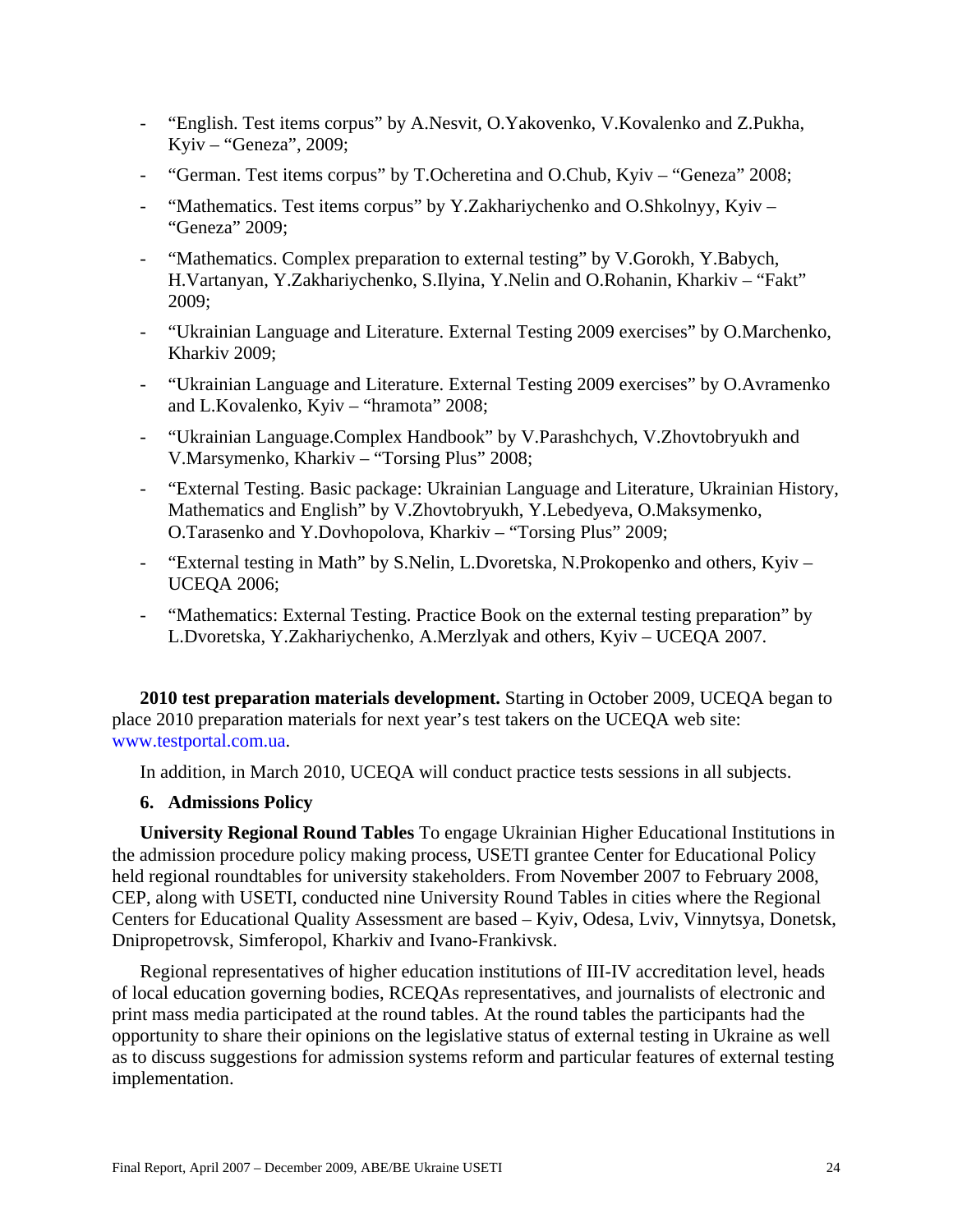It is noteworthy that HEIs actively responded to the invitation to these round tables. The universities were represented by rectors, vice rectors or responsible secretaries of admission commissions.

**Solicitation of priorities from Universities.** During the same period CEP surveyed 238 HEIs regarding their attitude toward external testing as an admissions tool. The questionnaire consisted of two blocks – 1) system of admissions in Ukraine and 2) external testing in Ukraine. Thanks to the survey, HEIs showed their positions on the purpose of external testing and their expectations from future students. The survey results, in addition to the university regional round tables, were used when preparing the new admissions conditions for 2009.

To make the analysis of admission reforms in Ukraine more comprehensive, USETI CCN consultant Alexander Belyakov prepared "*Analysis of the Admission Campaign and Preconditions for Admissions Concept Creation in Ukraine"*in April 2008. Mr. Belyakov focused on the following issues: state funded places (ie: government scholarships) in HEIs; how private HEIs function; the work of HEI admission commissions; and centralization of the admission campaign. The consultant analyzed the interests of school leavers, HEIs, and UCEQA, as well as the MOES, regarding the creation of an adequate model of admissions in Ukraine. The Paper was delivered to ELPEG and CEP.

In November and December 2008, CEP conducted four follow-up University Regional Round Tables/workshops (Lviv – Nov. 8, Kharkiv – Nov. 22, Odesa – Nov. 29 and Kyiv – Dec. 20) to discuss the development of the Concept of Admission Policy Paper. In total 181 participants representing mostly higher and secondary education and RCEQA from all regions of Ukraine took part in the events (these 4 events were a modified reprise of the 9 regional university round tables mentioned above).

Later, CEP prepared an analytical report on the round table results, which was sent to all HEIs. After CEP received feedback from these HEIs, adjustments were made to the Concept of Admissions Policy Paper and it was presented to the ELPEG for inclusion in legislation where necessary.

Reforming national policy on admissions to HEIs of Ukraine was discussed by participants of a *symposium* entitled: "Reforming Ukraine's Admissions System to HEI's", held in Kyiv in February 2009. The event was organized by the MOES, Drahomanov National Pedagogical University, USETI, the CEP and the Testing Technologies and Education Quality Monitoring Center.

The organizing partners brought together over one hundred participants representing the Parliament of Ukraine, the Secretariat of the President of Ukraine, the Director of the USAID Mission for Ukraine, Moldova and Belarus, UCEQA management, management and administration of Ukrainian HEIs, non-governmental organizations, international experts and the media. The participation of these stake-holders secured a quorum necessary for laying the foundations for reforming national admissions policy.

The participants made it clear that the admissions system in general requires improvement. Of particular concern are the "special privileges" enjoyed by specific social groups identified by the constitution. Individuals who fall into these categories are admitted on state scholarships without competing against the whole pool of applicants. They simply need minimal passing test scores. In this context MP Olesya Orobets said that privileges should be introduced in the form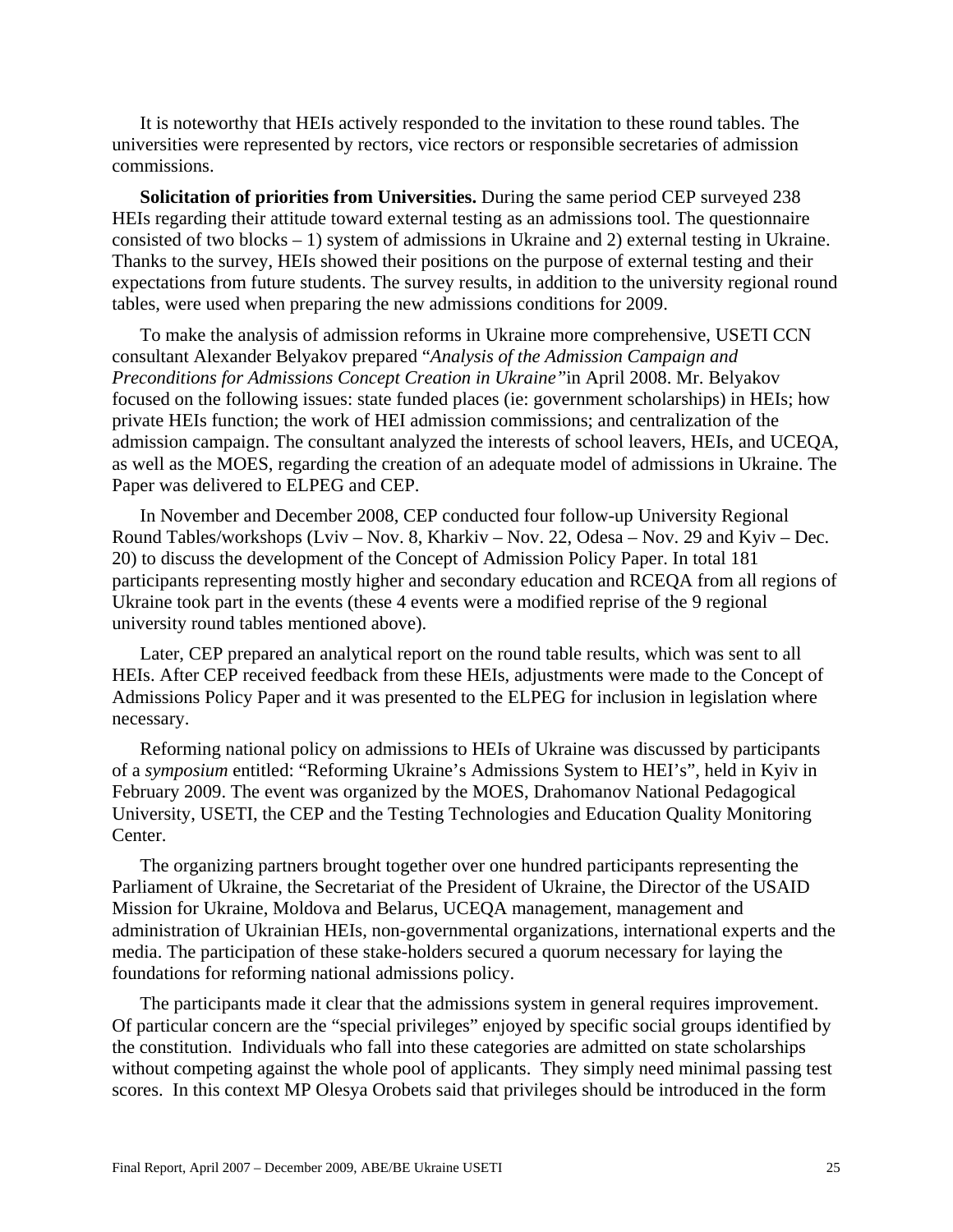of scholarships for children from poor families, loans for study, and other forms of financial assistance, and that such privileges should be given after the person had been admitted to an HEI on the basis of fair and equal competition.

Strategic recommendations on admissions reform in Ukraine developed on the basis of university regional round tables were also discussed at the Symposium and well received by the participants.

**Analysis of the Rules of Universities Admission** In July 2008, USETI CCN consultant Oleksandr Vorobyov, along with OPORA, conducted a correlation analysis of adherence of 73 university admissions procedures to the 2008 MOES Conditions of Admission. The aim of the analysis was to discover violations in these university procedures.

With the same purpose, USETI CCN consultant Maksym Baryshnikov developed a correlation analysis of 100 HEI university admissions to the MOES Conditions of Admission in 2009. After all the analyses were prepared they were sent to the MOES.

**Assisting MOES in developing an interactive, web-based admissions management tool** Given the need to make the admissions process more transparent and after the corresponding consultations with the MOES, USETI developed the web-based admissions informational system "Konkurs" (Competition – Eng). The web portal was launched at [http://www.vstup.info](http://www.vstup.info/) in June 2008, providing all school leavers with the basic statistical data of each higher educational institution: the number of state budget places for each faculty/specialty, the number of submitted applications with minimum, maximum and average external test scorers. This allowed each applicant to understand his or her chances of getting into a specific university and brought some transparency to the individual criteria of each HEI. During a number of regional meetings, conducted in June by MOES, USETI representatives instructed HEIs' representatives on the portal functions.

The functionality of Konkurs System was recognized by the Ministry in 2008. In November 2008, at the end of an MOES working seminar, Minister Ivan Vakarchuk recognized USETI's role in establishing the MOES Konkurs Electronic Admissions Database for the 2008 admissions cycle. The MOES honored USETI COP Yarema Bachynsky with the "Petro Mohyla" Medal for the Development of Higher Education in Ukraine; Dr. Volodymyr Kovtunets and Tetyana Serhiyenko, who actively participated in the 2008 Konkurs development, were also honored for their tireless efforts in assisting the MOES Higher Education Department with the implementation of the Konkurs information component with Citations of Recognition. Also, the Konkurs System was incorporated into the 2009 MOES Conditions of Admission, requiring HEIs to submit data to Konkurs on a daily basis.

Considering the MOES focus on making "state-civic management of the Ukrainian Educational System" a pillar of Ukrainian higher education, USETI, in full agreement with the Ministry made the decision to shift management of Konkurs to the CEP (USETI grantee partner in education policy development). The shift took place in April 2009.

The Konkurs system was significantly improved in 2009. Each user received the ability to see the data of any applicant who submitted documents to a particular HEI, including their names and test scores. This information was found very helpful, especially for the public admission monitoring done by OPORA. During the 2009 admission campaign, over 1.1 million entrants' applications and 498 HEIs were registered with the system. From June to August 2009,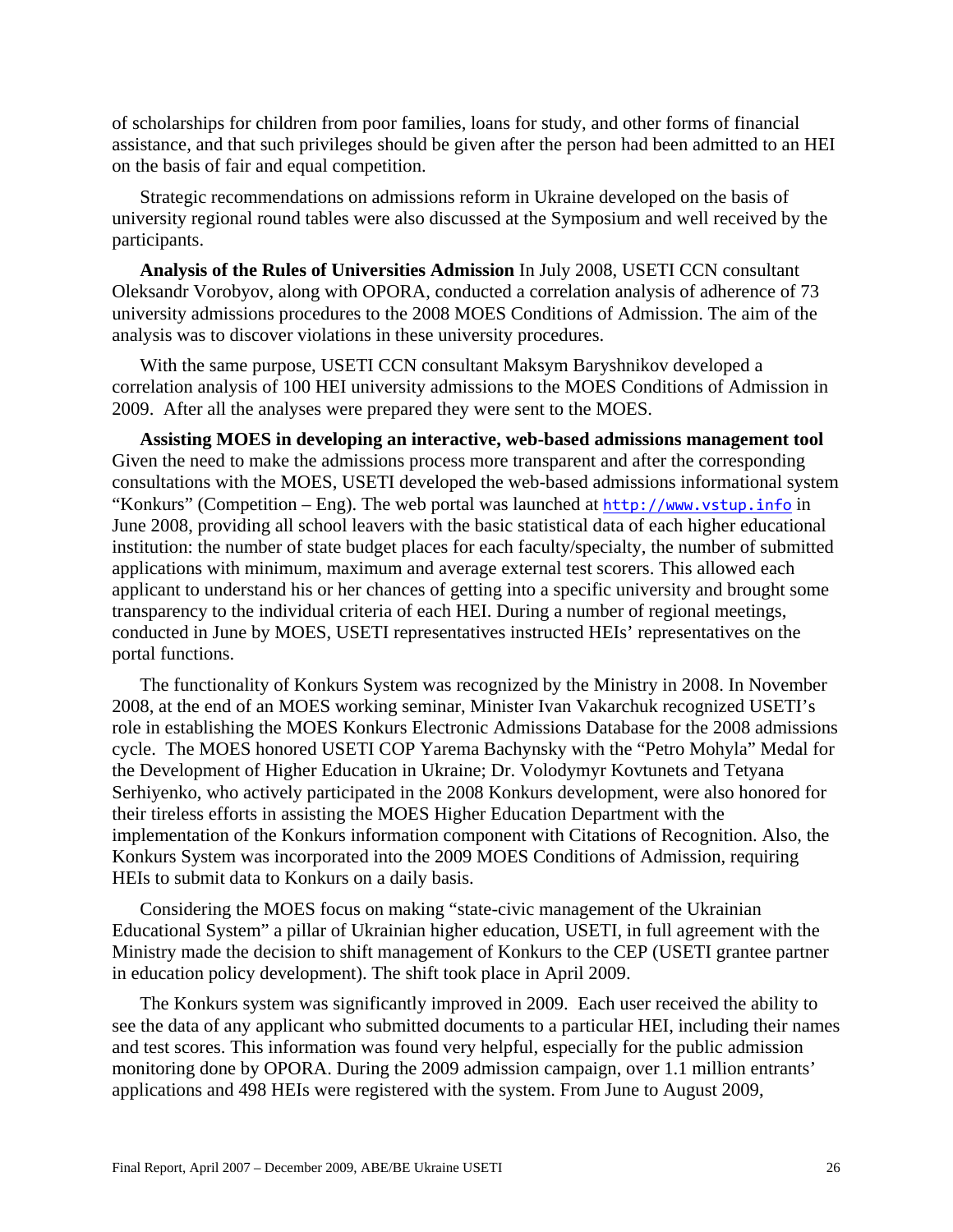1,100,625 visitors (hosts) were tracked at the [www.vstup.info](http://www.vstup.info/) web-site; 23,268,035 web-page reviews (hits) were registered.

 $\checkmark$  Special Issues related to the USETI Project

**External testing 2008 and 2009 at a glance** From April to June 2008 and May to June 2009 external testing was conducted. Each year approximately 450,000 test takers had the opportunity to take standardized nationwide exams in diverse subjects (maximum in 2008 – 3 subjects, in 2009 – 5 subjects). The statistics of the 2008 and 2009 external testing session are as follows:

| <b>Subject</b>             | <b>Registered</b> |         | <b>Test takers</b> |                  | <b>Test takers with score</b><br>100-123 |            | <b>Test takers with</b><br>maximum score (200) |            |
|----------------------------|-------------------|---------|--------------------|------------------|------------------------------------------|------------|------------------------------------------------|------------|
|                            | 2008              | 2009    | 2008               | 2009             | 2008                                     | 2009       | 2008                                           | 2009       |
| Ukrainian Language         | 512,473           | 461,981 | 461,210            | 434,264          | 40.655                                   | 37,292     | 222                                            | 206        |
| and Literature             |                   |         | $(90.00\%)$        | (94%)            | $(8.81\%)$                               | $(8.61\%)$ | $(0.05\%)$                                     | $(0.05\%)$ |
| <b>Mathematics</b>         | 266,337           | 259,213 | 226 084            | 234,625          | 10,363                                   | 22,609     | 227                                            | 415        |
|                            |                   |         | $(84.89\%)$        | $(91\%)$         | $(4.58\%)$                               | $(9.62\%)$ | $(0.10\%)$                                     | $(0.18\%)$ |
| History of Ukraine         | 98,924            | 195,118 | 83,465             | 179,509          | 7,587                                    | 15,649     | 62                                             | 115        |
|                            |                   |         | (84.37%)           | (92%)            | $(9.09\%)$                               | $(8.7\%)$  | $(0.07\%)$                                     | $(0.1\%)$  |
| World History              | 7,739             | N/A     | 5,469              | N/A              | 472                                      | N/A        | 6                                              | N/A        |
|                            |                   |         | (70.67%)           |                  | $(8.63\%)$                               |            | $(0.11\%)$                                     |            |
| Chemistry                  | 30,361            | 34,201  | 24,382             | 28,045 (82%)     | 2,382                                    | 2,713      | 19                                             | 31         |
|                            |                   |         | $(80.31\%)$        |                  | $(9.77\%)$                               | $(9.48\%)$ | $(0.08\%)$                                     | $(0.11\%)$ |
| Geography                  | 30,887            | 56,690  | 24,225             | 48,946 (86%)     | 2,373                                    | 4,441      | 18                                             | 24         |
|                            |                   |         | (78.43%)           |                  | $(9.80\%)$                               | (8.79%)    | $(0.07\%)$                                     | $(0.05\%)$ |
| Physics                    | 45,669            | 38,209  | 32,592             | 32,417 (85%)     | 3,170                                    | 2,037      | 39                                             | 31         |
|                            |                   |         | (71.37%)           |                  | (9.73%)                                  | $(6.3\%)$  | $(0.12\%)$                                     | $(0.1\%)$  |
| <b>Biology</b>             | 83,780            | 111,671 | 70,581             | 102,514          | 6,734                                    | 9,612      | 77                                             | 56         |
|                            |                   |         | (84.25%)           | $(92\%)$         | $(9.54\%)$                               | $(9.4\%)$  | $(0.11\%)$                                     | $(0.1\%)$  |
| <b>Basics</b> of           | 69,569            | N/A     | 55,248             | N/A              | 4,568                                    | N/A        | 46                                             | N/A        |
| Jurisprudence              |                   |         | $(79.41\%)$        |                  | (8.27%)                                  |            | $(0.08\%)$                                     |            |
| <b>Basics of Economics</b> | 20,546            |         | 12,111             | N/A              | 1,130                                    |            | 11                                             | N/A        |
|                            |                   | N/A     | (58.95%)           |                  | $(9.33\%)$                               | N/A        | $(0.09\%)$                                     |            |
| Foreign Literature         | 4,835             | N/A     | 2,530              | N/A              | 248                                      | N/A        | 4                                              | N/A        |
|                            |                   |         | (52.33%)           |                  | $(9.80\%)$                               |            | $(0.16\%)$                                     |            |
| Foreign languages          | N/A               | 69,053  | N/A                | 59,933 (87%) N/A |                                          | 5,800      | N/A                                            | 103        |
|                            |                   |         |                    |                  |                                          | $(9.68\%)$ |                                                | (0.17%)    |

**Testing terminology dictionary developed and published.** With International Renaissance Foundation funding and assistance by USETI consultant Mark Zelman, the Testing Technologies Centre developed a Testing Terminology Dictionary in early 2008. The dictionary, containing more than 900 terms, was published with support from USETI, and distributed to UCEQA as well as the RCEQAs, HEIs (via university regional round tables) and to/through the Ministry of Education and Science of Ukraine. The dictionary was the first attempt to systematize commonly used testing terminology in Ukraine.

**The Head of State takes interest to the external testing.** From the first year of obligatory standardized external testing in 2008, the President of Ukraine, Viktor Yushchenko, regularly and publicly takes an interest both to the advantages and challenges of external testing.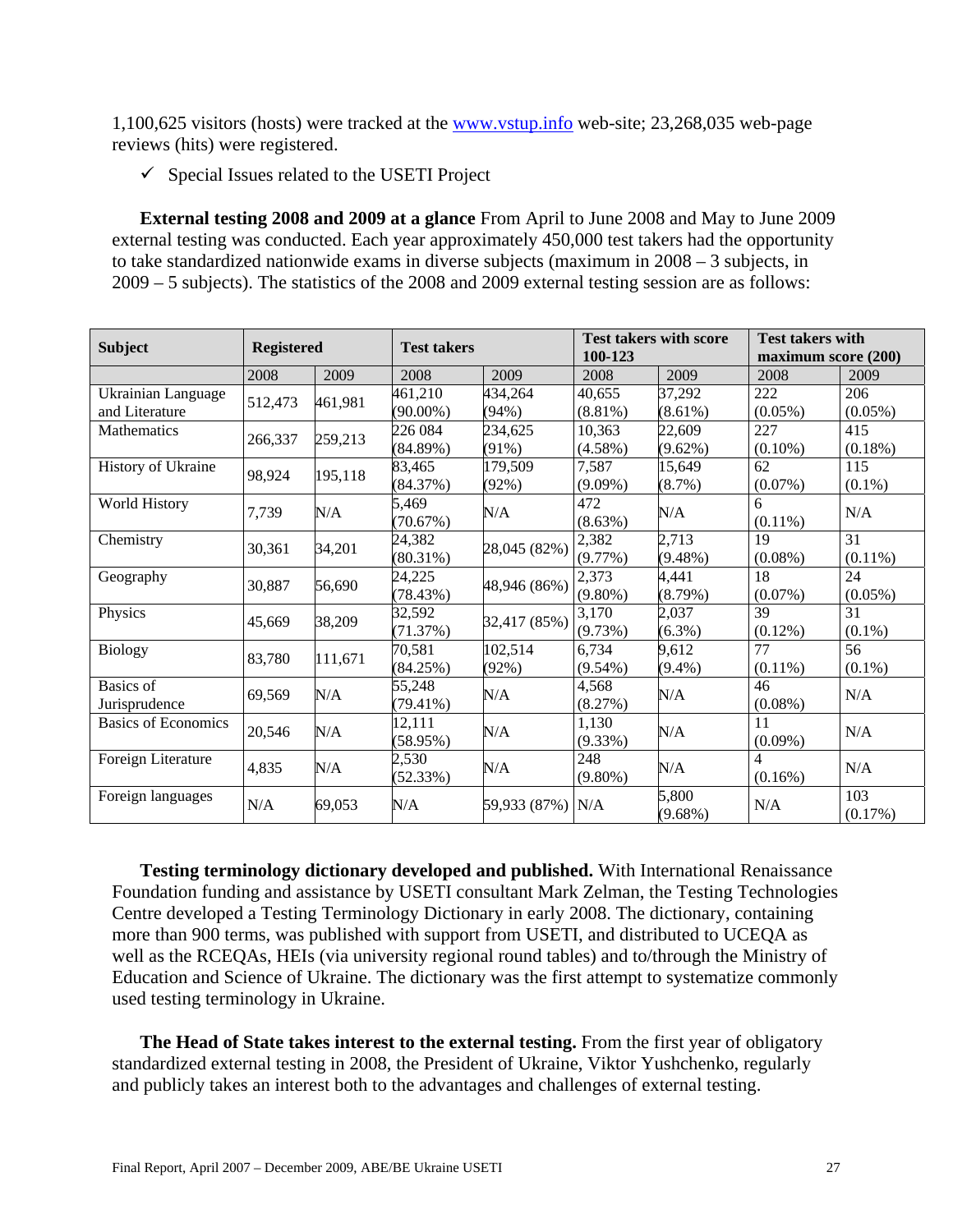In June 2008 and June 2009, the President met with school leavers who had the highest scores in the nation for that year. Mr. Yushchenko underlined that high quality education, without the hindrance of corruption, plays an important role in the country's development. In this context the President stressed the key importance of introducing external testing as a mechanism of combating corruption in higher education, ensuring equal access to education for all university entrants and demonstrating fair assessment of their knowledge.

However, the President of Ukraine stressed the need to improve such the mechanisms as external testing to make Ukrainian education more transparent and of a higher quality. At the meeting with HEIs representatives in September 2008, Mr. Yushchenko raised the following topics:

- Drawbacks of the external testing campaign which have to be improved technical problems of the external testing as well as lack of legal framework of a number of the external testing procedures;
- Violations of Conditions of Admissions during the admission campaign 2008 made by a number of institutions;
- The necessity of combating corruption in the Ukrainian higher education.

In June 2009, President Yushchenko met with the Minister of Education and Science Ivan Vakarchuk. At the meeting the Minister reported on the achievements of the 2008-2009 academic year, problems with preparation for the 2009-2010 academic year and achievements of students who have graduated. The President paid particular attention to external testing, remarking that reports of national and international experts, representatives of NGOs and observers showed that the 2009 testing session surpassed last year's effort. At the same time, the President stressed the need to analyze the 2009 testing session, in order to address any weaknesses and effect further improvement. The end of the academic year and admission campaign issues were also a highlight. The President emphasized the importance of creating special guidelines for admission of individuals from certain social groups including children from large families, orphans, and handicapped children.

**Working Lunch on Admissions System Improvements in Ukraine** On November 18, 2009, USETI hosted a working lunch for representatives of Ukrainian and international philanthropic institutions, businesses and NGO. The aim of the event was to interest potential donors in supporting various systems of external testing.

Approximately 70 participants took part in the event, including representatives of USAID, WB, EU Delegation of the European Commission, Canadian Embassy, UNDP, Rinat Akhmetov Foundation, Microsoft Ukraine, MTS, "Ukrainie 3000" Foundation, and others.

The working lunch began with opening remarks by USETI COP Yarema Bachynsky who presented the main achievements of USETI Project and thanked the state authorities for the productive cooperation. MoES Deputy Minister Pavlo Polyansky and UCEQA Deputy Director Vadym Karandiy then talked about the reforms in Ukrainian education and the dramatic effect external testing has had on the quality of education and equal access to higher education in Ukraine. They also paid particular attention to effective cooperation with USETI on external testing PR, security and quality issues in their speeches.

USAID Mission Director Janina Jaruzeslki underlined the necessity of continuing educational reform in Ukraine and appealed to unite donors and civic and business leaders to promote reform going forward.